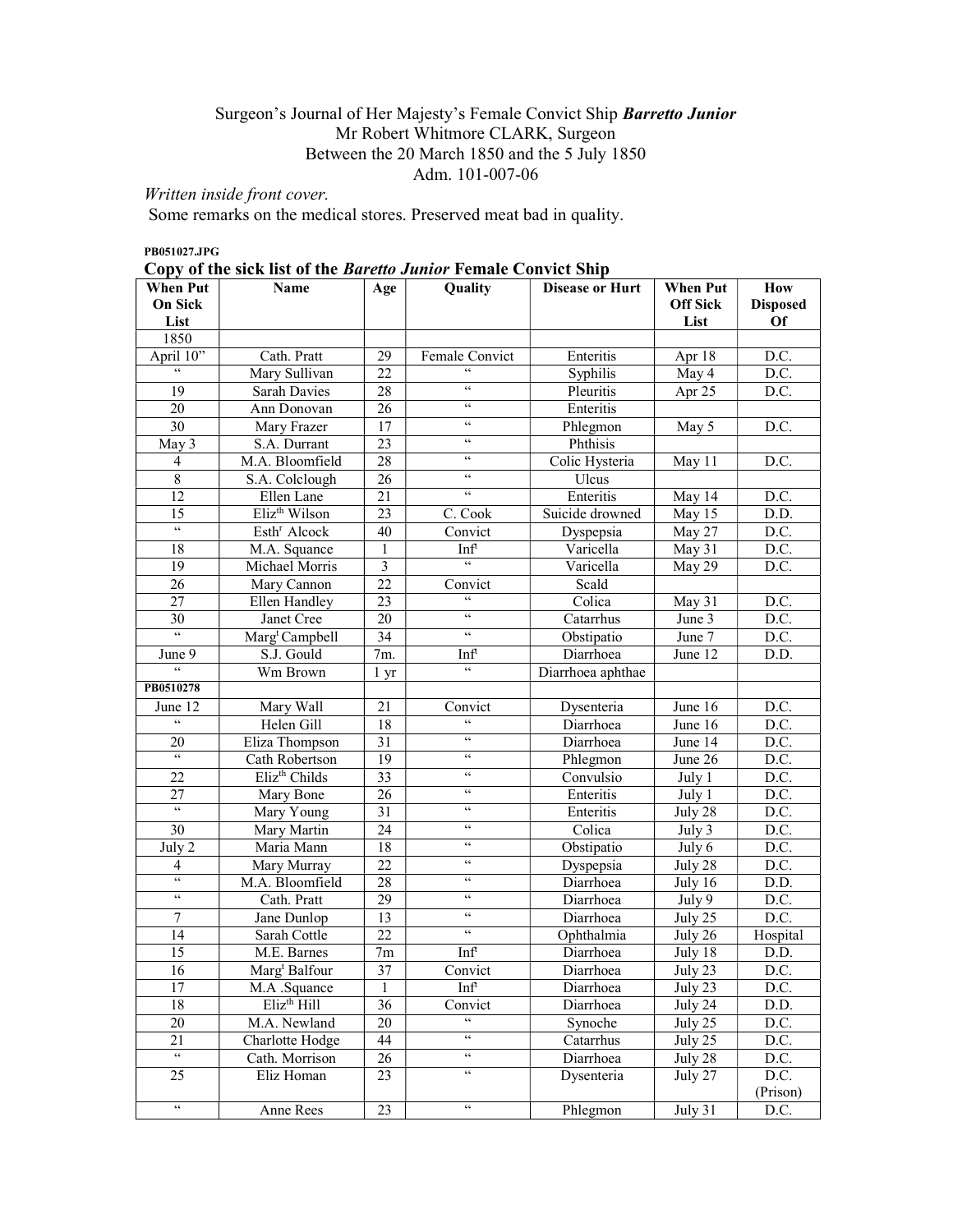| 27                     | Jane Gould      | 23 | 66 | Diarrhoea | July 31 | D.C. |  |  |
|------------------------|-----------------|----|----|-----------|---------|------|--|--|
| R. Whitmore Clarke     |                 |    |    |           |         |      |  |  |
| Surgeon Superintendent |                 |    |    |           |         |      |  |  |
| H.M.S. Barretto Junior |                 |    |    |           |         |      |  |  |
| August 1850            |                 |    |    |           |         |      |  |  |
|                        | Off Hobart Town |    |    |           |         |      |  |  |

## Medical and Surgical Journal of Her Majesty's Convict Ship Barretto Junior between the 23 March 1850 and (blank) during which time the said ship has been employed in (left) blank).

| Nature of<br><b>Disease</b> | No.<br>of<br>Case | Men's Names, Ages,<br>Qualities, Time when<br>and where taken ill,<br>and how disposed of.                              | The History, Symptoms, Treatment, and Daily<br>Progress of the Disease or Hurt.                                                                                                                                                                                                                                                                                                                                                                                                                                                                                                                                                                                                                                                                                                                                                                                                                                                                                                                                                                                                                                                                                                                                                                                                                                                                                                                                                                                                                                                                                                                                                                                                                                                                                                                                                                                               |
|-----------------------------|-------------------|-------------------------------------------------------------------------------------------------------------------------|-------------------------------------------------------------------------------------------------------------------------------------------------------------------------------------------------------------------------------------------------------------------------------------------------------------------------------------------------------------------------------------------------------------------------------------------------------------------------------------------------------------------------------------------------------------------------------------------------------------------------------------------------------------------------------------------------------------------------------------------------------------------------------------------------------------------------------------------------------------------------------------------------------------------------------------------------------------------------------------------------------------------------------------------------------------------------------------------------------------------------------------------------------------------------------------------------------------------------------------------------------------------------------------------------------------------------------------------------------------------------------------------------------------------------------------------------------------------------------------------------------------------------------------------------------------------------------------------------------------------------------------------------------------------------------------------------------------------------------------------------------------------------------------------------------------------------------------------------------------------------------|
| Enteritis<br>PB051029.JPG   | $\mathbf{1}$      | Anne Donovan<br>Et26<br>Convict 160<br>April 20 <sup>th</sup><br>at Sea<br>D. Hospital<br>Hobart Town<br>July 26th 1850 | Presented herself with the clear and usual symptoms of<br>her complaint, as the consequence of the constipation so<br>frequently remarked in company with Sea-Sickness.<br>$Hab - Ol$ Ricini $\tilde{A}$ j statim<br>Rx. Hyd. Chlorid grs iij<br>Pulv Ipecac Co $g^{rs} v$ M ft P. 3 ter quaq. hora<br>sumendus mitte iv.<br>Vespere.<br>The bowels very slightly moved, Pulse getting hard &<br>frequent Veni Sectio ad effectum - Cont Pulv ut antea.<br>21. Improved during the night, bowels open & easier.<br>Pil purgans $-D$ . [ banca?]<br>Pulv Hyd: Chlorid č Ipecac Co 1 bis in die.<br>Abdomen to be rubbed with Liniment Terebinthinæ<br>22. Convalescent, mouth a little sore.<br>Hop. diet - arrowroot or sago<br>26 Complains of Dysmenorrhea - has not menstruated<br>for a couple of months – appears to suffer considerable<br>pain about the pelvis.<br>Liniment Terebinth illinoudum<br>Pulv Ipecac Co g <sup>rs</sup> xij<br>April 27. Still complains, has had a bad night, abdominal<br>pain relieved by pressure - the bowels have become<br>irritable, stools fluid & dark<br>Habt Hyd Chlorid g <sup>rs</sup> iij statim<br>Hab Suppositor Opii g <sup>rs</sup> ij<br>Fotus Terebinthinae abdom. applic.<br>Noon – Faintness $\&$ vomiting while at the night chair.<br>3 P.M. Weak & complaining, but sleeps since<br>application of Turpentine.<br>Vespere. Mist Cretæ Co Ži post sing sed. liq.<br>28. Diarrhoea diminishing by medicine during the night<br>- sleeps this morning.<br>29. Better. Cont Mist Cretæ Co. Has pain about the<br>epigastrium.<br>Vespere – Pil Opii g <sup>rs</sup> ij<br>30. Tongue furred - bowels quiet. Mist Potassæ Citratis<br>31. Improves a little<br>May 1. Better. Cont' Mist Postass Citrat.<br>2. 3. 4.5. 6 Mist ut supra<br>7. Bowels not sufficiently active. P. Jalap. Co. 3fs<br>Repetend. s. o. sit |
|                             |                   |                                                                                                                         |                                                                                                                                                                                                                                                                                                                                                                                                                                                                                                                                                                                                                                                                                                                                                                                                                                                                                                                                                                                                                                                                                                                                                                                                                                                                                                                                                                                                                                                                                                                                                                                                                                                                                                                                                                                                                                                                               |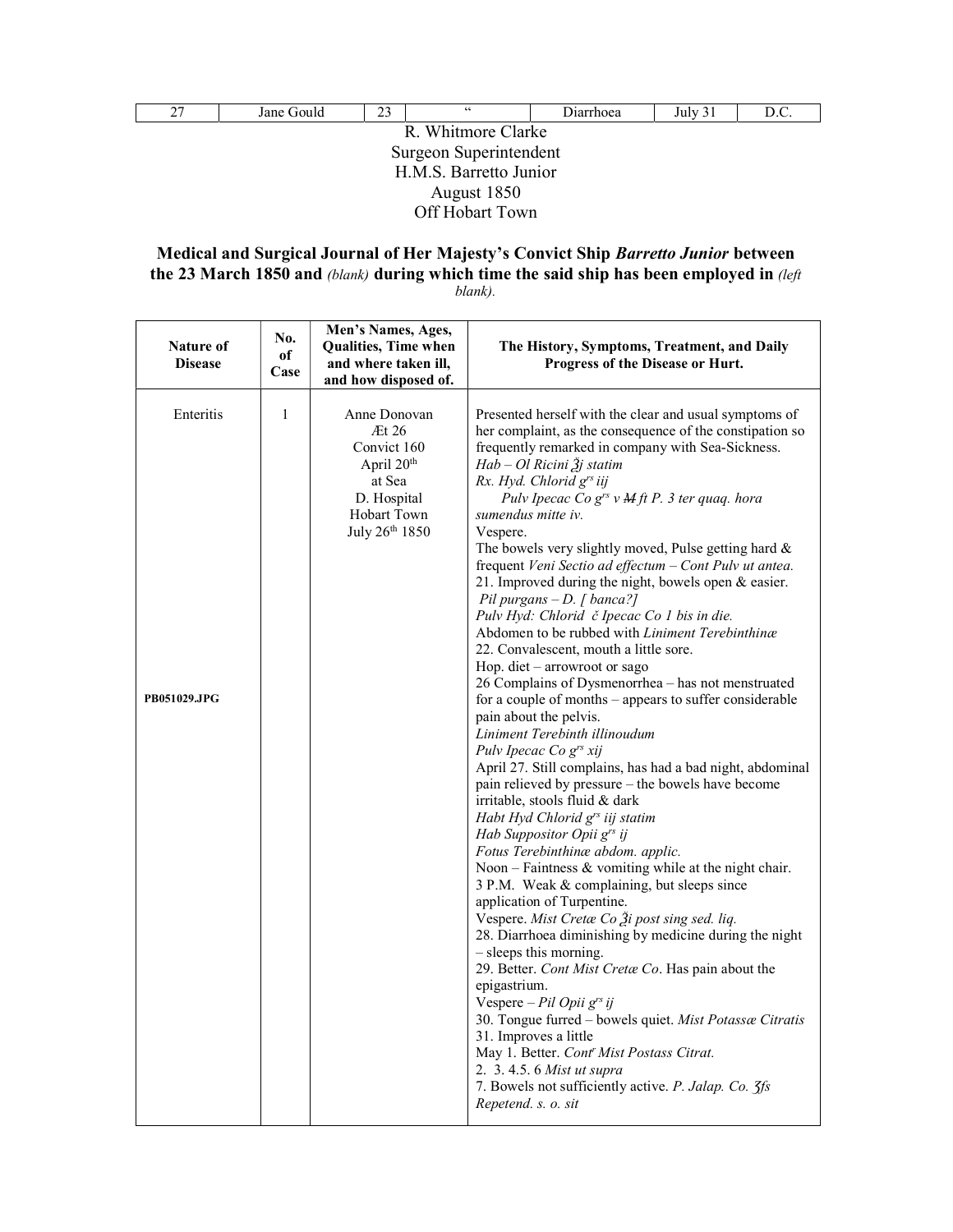|              | 8. Stomach irritable - Haust Effervescent quarta die.                                                         |
|--------------|---------------------------------------------------------------------------------------------------------------|
|              | Applic Sinaprism epigastrio. Small quantities of                                                              |
|              | arrowroot or gruel.                                                                                           |
|              | May 9. Better, but very feeble. Has a papular rash, which                                                     |
|              | has not kept out long – and in its retrocession has not                                                       |
|              | produced mischief, appears to depend on irritable                                                             |
|              | stomach and the commencing warm weather. $-$ Rep H.                                                           |
|              | <i>Efferves.</i>                                                                                              |
|              | 10. Inf: Gentian Co. $\tilde{\mathcal{J}}$ j ter die.                                                         |
|              | Vespere - omit Tonic as stomach will not bear it                                                              |
|              | 11. No complaint. resume Tonic.                                                                               |
|              | 12. Rep' Inf. Gentian Co. t. d. Wine & Rice & preserved                                                       |
|              | meat.                                                                                                         |
|              | 13. Tongue furred stomach irritable. Haust. Effervesc                                                         |
|              | Subinda                                                                                                       |
|              | 14. Bowels not soluble. Pil Purgans.                                                                          |
|              | 15. Rep. Pil. Purg. General condition improving.<br>16. Stomach irritable.                                    |
|              | Rx. Creosote $g^{tt}$ viii Tr Lavand Co $\tilde{g}$ ij                                                        |
|              | Tr Camph Co 3fs Magnes Carb 3fs                                                                               |
|              | Aqua Fontis ad $\hat{v}$ iii M Capt $\hat{A}$ j p.r.n. urg. vomit.                                            |
|              | 20. Better, bowels confined                                                                                   |
|              | $Rx.$ Hydrag $g^r v$ h.s.s.                                                                                   |
|              | Haust Magnesia Co Ѯij pri.mane                                                                                |
|              | 31 Complains of much pain in the epigastric region.                                                           |
|              | Imp' Empl Lyttæ sedi dolores.                                                                                 |
|              | Mist. Potass Citritis                                                                                         |
|              | Decoct Hordei pro potu                                                                                        |
|              | June 1 Expresses herself relieved                                                                             |
|              | Curatio Vesicatoria                                                                                           |
|              | pergat in usu Mist Pot. Citr.                                                                                 |
|              | 2. Complains today of sinking and debility - also of                                                          |
|              | some blood being mixed with matter vomited.                                                                   |
| PB0510230JPG | Has lost flesh considerably by the long duration of her                                                       |
|              | illness.                                                                                                      |
|              | June 2 Stomach easier this morning – To have a small<br>quantity of milk with rice. (the milk was supplied by |
|              | Ladies visiting Committee).                                                                                   |
|              | 3. Quinæ Disulph g' i ter die                                                                                 |
|              | 5. Continue Quinine – preserved soup and wine, when                                                           |
|              | inclined to vary the diet $-$ she is improving.                                                               |
|              | 12 Much in the same state as last reported.                                                                   |
|              | 15. Continues to improve                                                                                      |
|              | 24 Only complaint some swelling in the breast.                                                                |
|              | Cataplasma & friction with Ung Polassiæ Iodid                                                                 |
|              | 27. Breast continues to enlarge attributed to an accidental                                                   |
|              | blow or fall.                                                                                                 |
|              | Fomentation & wet lint under oiled silk                                                                       |
|              | Stomach irritable from bile $Hyd Chlor g's x$                                                                 |
|              | Pil Purgans ij                                                                                                |
|              | 28. Breast better. Haust Sennæ Co                                                                             |
|              | 30. Abscess in breast burst. Cataplasm                                                                        |
|              | July 15. Gains strength slowly. The vessel so knocked                                                         |
|              | about that she cannot leave the bed place, only requires                                                      |
|              | common remedies occasionally able to eat meal and<br>potatoes etc.                                            |
|              | July 26. Was sent to Hospital on arrival being quite                                                          |
|              | convalescent the comforts of that establishment to                                                            |
|              | restore her.                                                                                                  |
|              | D. to Hospital                                                                                                |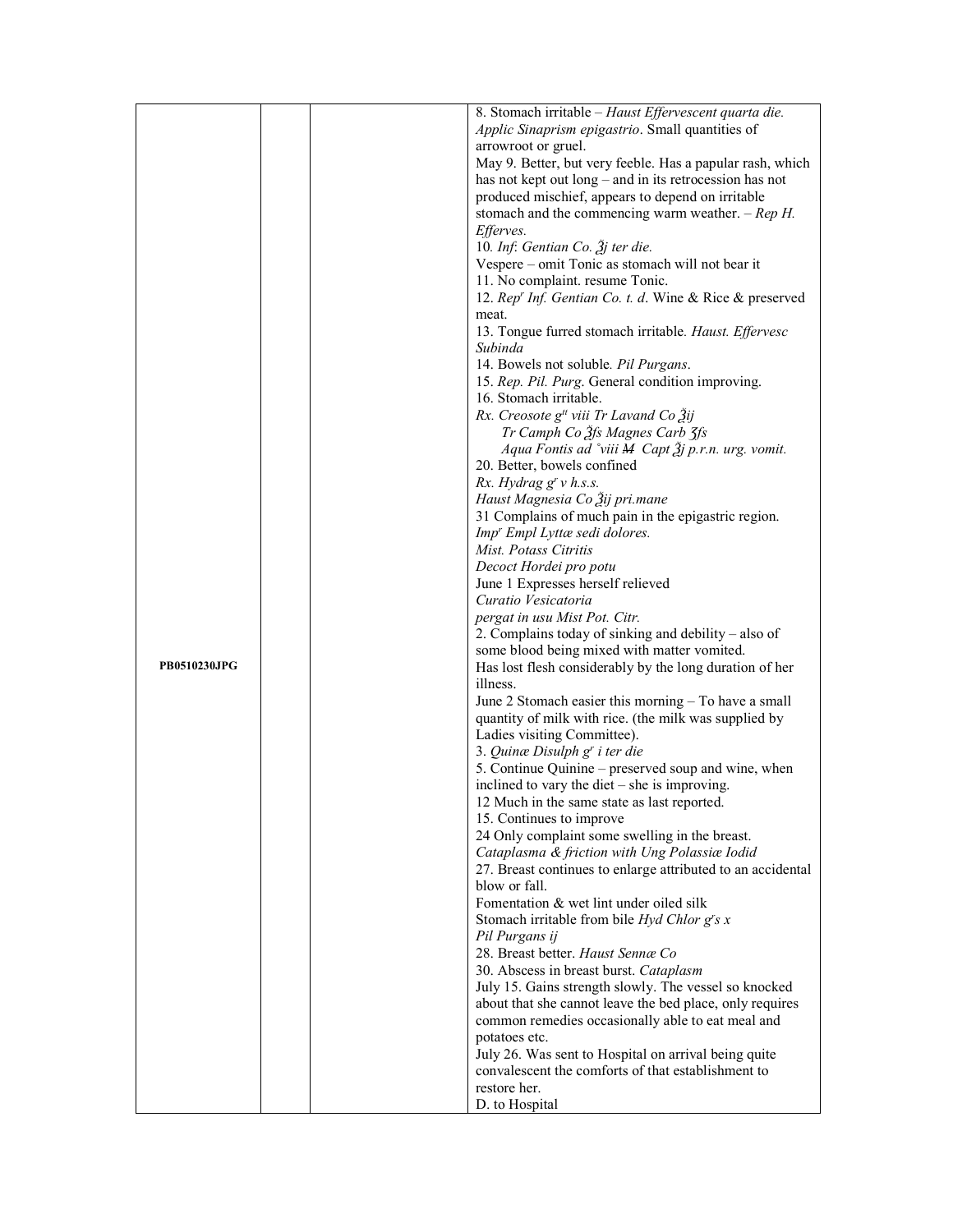| Phthisis<br><b>PB0510231JPG</b> | 2 | S.A. Durrant<br>At 23<br>Female Convict<br>May 3<br>Off Madeira<br>June 16th<br>D.D. | Complains of cough and general pulmonic affection of<br>mixed character according to her description - is of a<br>large family several of the members of which have died<br>at rather early ages.<br>Says she suffers from asthma, has copious mucous<br>expectoration, thorax flat - pulse very frequent and<br>seems to perspire too freely for the temperature.<br>I think she was stated to be free from stethoscopic signs<br>indicative of danger – when I saw her at Millbank.<br>Hab: Pil Ipecac. č Conio. ter in die. Potus Limonis<br>Some pain behind sternum.<br>$Empl. Lytt\alpha - h. decubitus$<br>4.5.6. Rep. Pil<br>8. Rep Pil<br>Blister keeps itself open. Curatio č Ung. Cetacei vel<br>Calaminis. Says she is better.<br>10. Complains of Pills making her sick – ordered to be<br>taken in halves.<br>11. $Rx P$ : Guac $g^{rs}$ iv Tr Digitalis $m xL$<br>Tr Camph Co 3fs<br>Aq ad Žviii M-ft Mist. Capt. coch ij ter die.<br>Pulse frequent – cough troublesome.<br>12 Cough better today. Pulse less frequent<br>13. Cont. Mist. ut supra<br>14 Cough has been troublesome. Cont. Mist.<br>May 15. Complains of the cough having increased<br>during the night $-$ a muscular pain near the site of former<br>blister. Cont. Mist. Impor <sup>r</sup> Empt Lyttæ sedi doloris.<br>16. Much distressed by accumulated mucus in Bronchi.<br>Mustard emetic<br>Rx Croesote g <sup>tt</sup> xiii<br>T' Digitalis m XL<br>T' Camph Co Ziii<br>Aq ad Žviii M ft Mist. coch ij mag. ter quaterve die<br>17. Says she is better – expectoration already moderated.<br>11 P.M. Asthma – and described as frequent and not<br>unnoticed by the Physician who had attended her at<br>Norwich.<br>Rx æther Sulph 3fs Aq. 3j ft Haustus.<br>18. Experienced great relief from the Antispasmodic<br>draught. Cont Mist Creosot.<br>19 Says she had a return of asthma last night. Pulse has<br>become more tranquil, skin cool, expectoration less.<br>Rx æther Sulph 3fs Tr Camph Co j3<br>Mist Camph $\tilde{A}j$ ft Haust in prescript. habendus – ut<br>urgent <sup>r</sup> paroxysm sumend.<br>Rept Mist Creosote sine Tr Digitalis<br>20. Required Antispasmodic draught. Cont. Mist<br>Creosote<br>21. Asthma about 8 P.M. yesterday<br>Haust. Antiospasmod.<br>Mist Creosote ter die<br>Expectoration moderated.<br>May 22. Has passed a good night but complains of<br>accumulated mucus and tightness of breathing. The<br>expectoration has much diminished under use of<br>Creosote – pulse is more tranquil – perspiration is |
|---------------------------------|---|--------------------------------------------------------------------------------------|-------------------------------------------------------------------------------------------------------------------------------------------------------------------------------------------------------------------------------------------------------------------------------------------------------------------------------------------------------------------------------------------------------------------------------------------------------------------------------------------------------------------------------------------------------------------------------------------------------------------------------------------------------------------------------------------------------------------------------------------------------------------------------------------------------------------------------------------------------------------------------------------------------------------------------------------------------------------------------------------------------------------------------------------------------------------------------------------------------------------------------------------------------------------------------------------------------------------------------------------------------------------------------------------------------------------------------------------------------------------------------------------------------------------------------------------------------------------------------------------------------------------------------------------------------------------------------------------------------------------------------------------------------------------------------------------------------------------------------------------------------------------------------------------------------------------------------------------------------------------------------------------------------------------------------------------------------------------------------------------------------------------------------------------------------------------------------------------------------------------------------------------------------------------------------------------------------------------------------------------------------------------------------------------------------------------------------------------------------------------------------------------------------------------------------------------------------------------------------------------------------------------------------------------------------|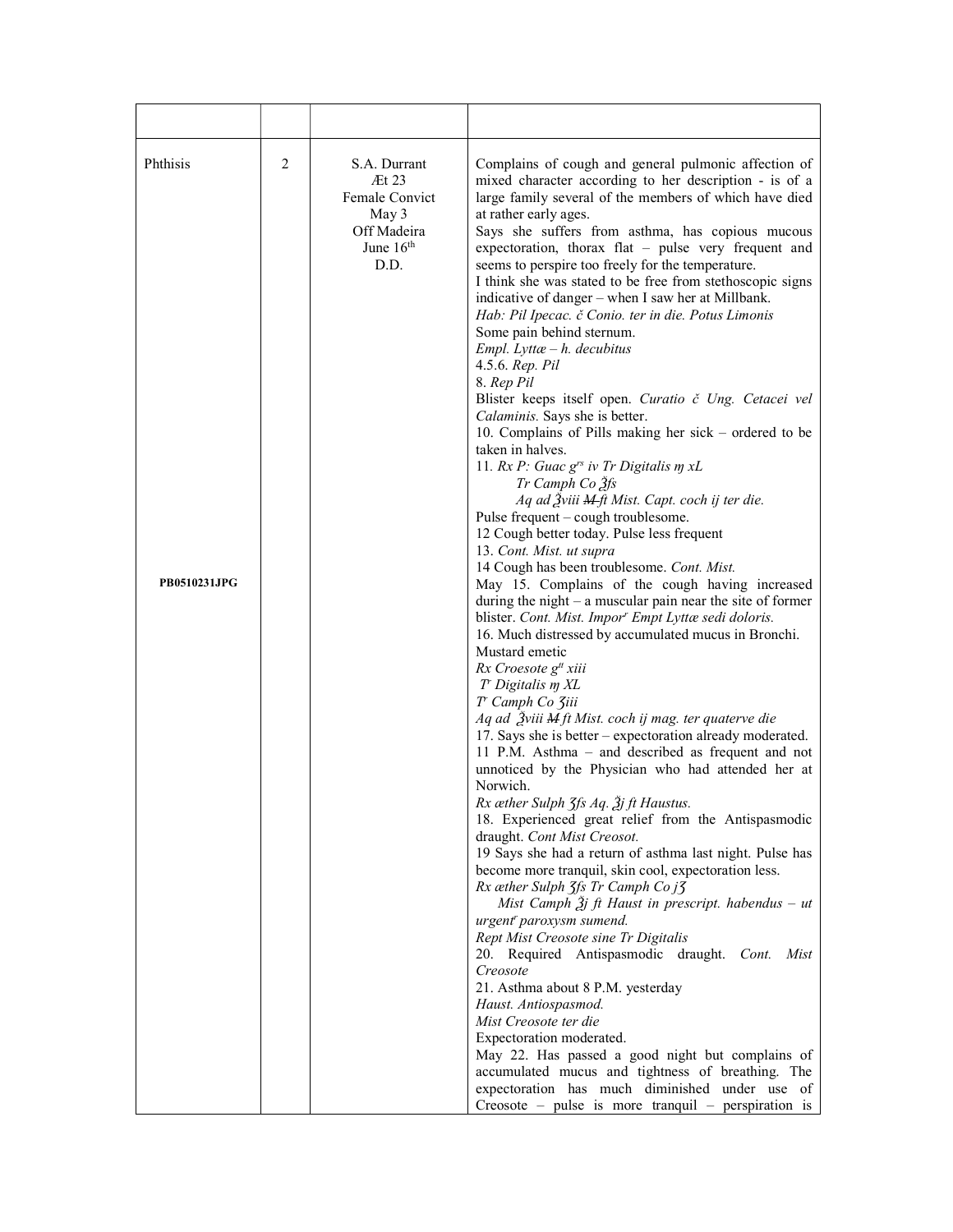|              |  | abundant but the weather has been sultry – winds light.                                           |
|--------------|--|---------------------------------------------------------------------------------------------------|
|              |  | 25. Has passed the last few days with slighter attacks of                                         |
|              |  | asthma – but the æther draught was required last night.                                           |
|              |  | 26 <sup>th</sup> Had the Antispasmodic draught early in the evening                               |
|              |  | $-$ says she is better than she has been for a long time $-$                                      |
|              |  | the trade wind S.E. makes the temperature agreeable.                                              |
|              |  | 27. Haust et Mist ut supra                                                                        |
|              |  | 28. Complains of tightness and accumulation of mucus.                                             |
|              |  | No relief from Haust Aether. Hab' Haust Emetic.                                                   |
|              |  | Sinapis.                                                                                          |
|              |  | 29. Had a $Compd I pecac$ Pill at night, slept well – pulse                                       |
|              |  | more tranquil. Cont Mist Creosot-                                                                 |
|              |  | 31. Durrant had a good night. Pergat.<br>June 2. Cough troublesome yesterday -Pil Ipecac C.       |
|              |  | Haust Aether. Sulph.                                                                              |
|              |  | Says she is much more comfortable this morning. The                                               |
|              |  | weather cooling makes the night sweats less -                                                     |
|              |  | expectoration very moderate.                                                                      |
|              |  | 3. Considers herself improving.                                                                   |
|              |  | 4. Complained (on waking) of inconvenience in                                                     |
|              |  | breathing – cough, followed by bursting of a vomica –                                             |
|              |  | (about an ounce) attended with relief.                                                            |
|              |  | Vespere – feverish with pain in abdomen.                                                          |
|              |  | $Rx P$ . Ipecac Co $g^{rs} x Hyd$ Chlor $g^{rs} iv$                                               |
|              |  | Produced vomiting -                                                                               |
|              |  | Midnight – sick, threw up $\tilde{\lambda}$ <i>ij</i> of purulent fluid.                          |
| PB0510232JPG |  | June 5 <sup>th</sup> Sleeping at time of visit.                                                   |
|              |  | Vespere. Has evening acceleration of hectic fever. Sleeps<br>badly.                               |
|              |  | Hab. H. anodyne. Tr Opii m xx č Mist. Citrat Potassæ                                              |
|              |  | $6th$ Has had an excellent night & is cheerful.                                                   |
|              |  | Pil. Ipecac. Co. bis die.                                                                         |
|              |  | 7. Has not required repetition of opiate.                                                         |
|              |  | 8. Better – has light diet and seems to be comfortable,                                           |
|              |  | very weak tho' able to get about.                                                                 |
|              |  | 9. Has had a good night, cough slight, expectoration                                              |
|              |  | moderate, the bowels are relaxed. Mist Creta Co.                                                  |
|              |  | 10. Bowels quieted by the Chalk mixture.                                                          |
|              |  | 11. Complains of general pains of body and loses<br>strength perceptibly. Haust Opii h. decubitus |
|              |  | 12. Passed a tolerable night. A little creosote mixture                                           |
|              |  | keeps the cough in check.                                                                         |
|              |  | 13. Had opiate last night, is comfortable.                                                        |
|              |  | 14. A vomica burst last night; some masses of                                                     |
|              |  | tuberculate pus came up - lies quiet cannot last long nor                                         |
|              |  | improve.                                                                                          |
|              |  | Vespere. Has coughed a quantity of pus - complains of                                             |
|              |  | pain in the belly. Haust. Opii m xxiv                                                             |
|              |  | 15. Had a good night, is drowsy, no complaint.                                                    |
|              |  | Vespere. Complains of dyspnoea relieved by Sulphuric                                              |
|              |  | Aether draught.<br>16. Has had a bad night, coughed up nearly half a pint of                      |
|              |  | pus, suffers much distress in breathing, asks for                                                 |
|              |  | Peppermint Water and being in a bilious state it is given.                                        |
|              |  | She wishes to be prayed for at Church. Afternoon visit,                                           |
|              |  | she was reported sleeping and at half past four without                                           |
|              |  | much struggle she departed this life.                                                             |
|              |  | 4:30 P.M. S.A. Durrant D.D.                                                                       |
|              |  |                                                                                                   |
|              |  |                                                                                                   |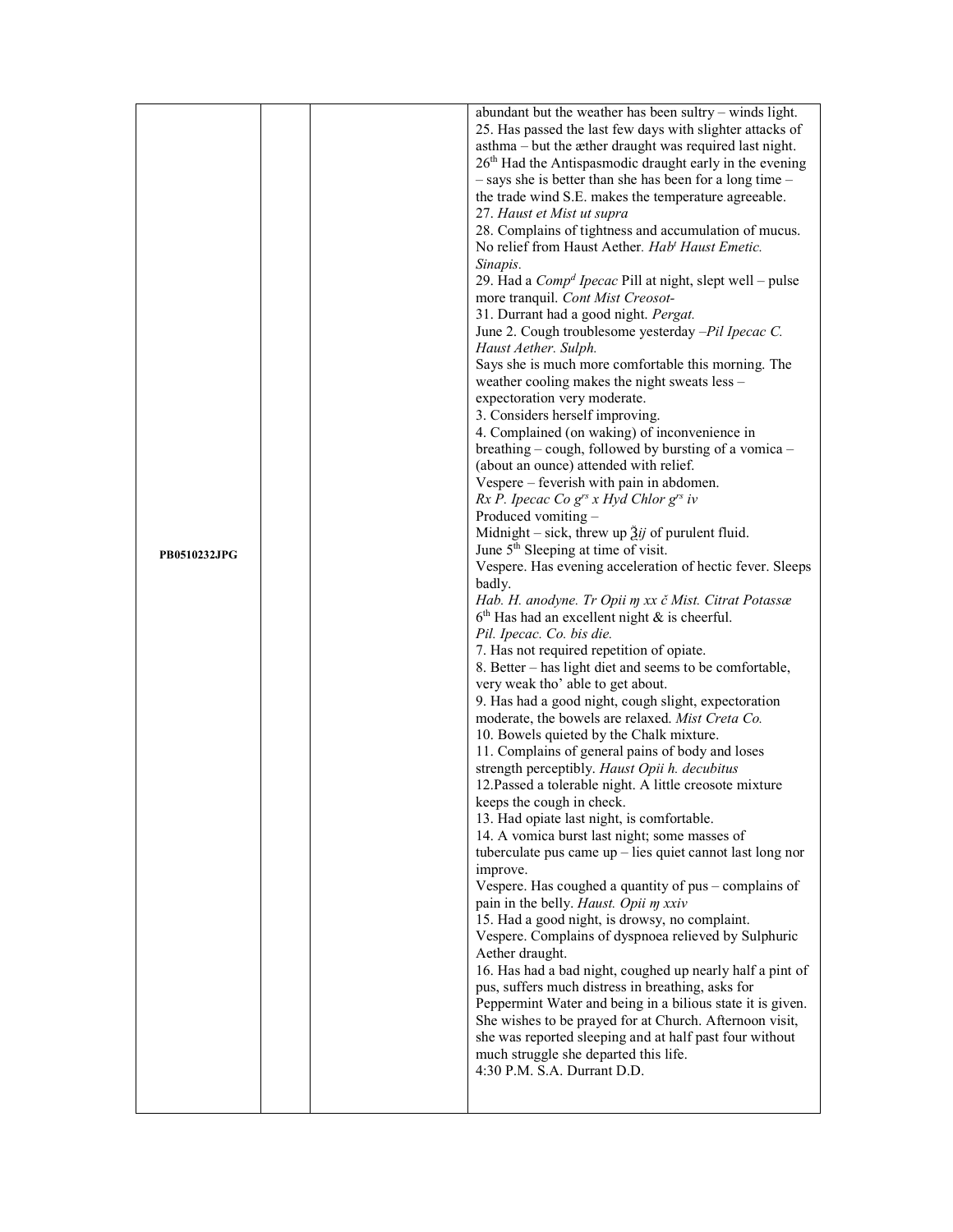| 3<br>Catherine Robertson<br>June 13. Has been complaining for some days of severe<br>Aet. 19<br>pain about the pudendum and on examination there in<br>Phlegmon<br>(No 30)<br>found a tumour in the left labium, painful but not red,<br>June 13 <sup>th</sup><br>does not know if it was caused by accidental contusion in<br>At Sea<br>getting into bed place.<br>D.C.<br>Fotus et Cataplasma<br>June 26 <sup>th</sup><br>Haust Sennæ Co.<br>14. Still complains of pain. B. open. Fotus & Cataplasma<br>15. Tumor larger less painful<br>16. The abscess burst and discharged a bloody ill-<br>conditional pus<br>18. A Similar Tumor present itself in the other labium.<br>Same treatment adopted with addition of opiate at night<br>occasionally and a tonic treatment until the period of<br>leaving the Hospital for her mess.<br>24. The second abscess burst and readily healed up<br>enabling her to be discharged June 26 <sup>th</sup> as outpatient.<br>PB0510233JPG<br>4<br>Sarah J Gould<br>Was brought to me with diarrhoea. Tongue dry & brown<br>- skin cool, practically insensible - very loose in the<br>Aet. 7mths<br>June 9 <sup>th</sup><br>bowels for some days.<br>Diarrhoea<br>Rx. Spt Terebinth $\tilde{A}$ j Tr Rhei $\tilde{A}$ ij<br>At Sea<br>D<br>Magnes Carbon $\zeta$ fs Aq. M. P. $\zeta$ ij<br>D.June $12th$<br>$dosis - coch$ min 3 tis horis<br>Does not suck well. To have some preserved milk<br>occasionally.<br>4 P.M. Has rather improved, but its condition is<br>unsatisfactory. To have wine and Citrat of Potass. Mixt<br>occasionally.<br>8. Tongue moist – vital powers very low – convulsed.<br>Sinapism to legs - Gums lanced.<br>10:30. Very feeble $-$ continue wine warm cloths to feet<br>to restore heat nurses sitting up with the child the mother<br>being sick and at all times incapable or unwilling to pay<br>proper attention to it.<br>16 <sup>th</sup> The child passed a restless night, bowels once open<br>- motion good in quality, tongue moister - gums very<br>red - skin warm. Has wine and milk at times. A mustard<br>emetic & warm bath as there is irregularity of<br>respiration.<br>Vespere. Has slept during the afternoon and seemed<br>improving.<br>At night visit $-$ it is getting cold $\&$ insensible. A nurse<br>attending to it in the night.<br>$11th$ June – passed a bad night – restless and throwing its<br>arms about and rolling its head - breathing bad, tongue<br>$\text{dry}$ – voice husky surface cold – the head has been<br>remarked as large.<br>Sinapism between the shoulders.<br>$Rx$ Hyd Chlorid $gr$ ifs $-P$ . Ipeca $gr$ fs 3 tis horis<br>Warm Bath<br>AM 10:30 When taken out of the Bath fainted $-$ eyes<br>glazed, skin cooling, the child rolls the head about.<br>PM. the Infant is dying. Lingers through the night.<br>June 12 <sup>th</sup> A.M. 7:30<br>Departed this life. |  |  |
|------------------------------------------------------------------------------------------------------------------------------------------------------------------------------------------------------------------------------------------------------------------------------------------------------------------------------------------------------------------------------------------------------------------------------------------------------------------------------------------------------------------------------------------------------------------------------------------------------------------------------------------------------------------------------------------------------------------------------------------------------------------------------------------------------------------------------------------------------------------------------------------------------------------------------------------------------------------------------------------------------------------------------------------------------------------------------------------------------------------------------------------------------------------------------------------------------------------------------------------------------------------------------------------------------------------------------------------------------------------------------------------------------------------------------------------------------------------------------------------------------------------------------------------------------------------------------------------------------------------------------------------------------------------------------------------------------------------------------------------------------------------------------------------------------------------------------------------------------------------------------------------------------------------------------------------------------------------------------------------------------------------------------------------------------------------------------------------------------------------------------------------------------------------------------------------------------------------------------------------------------------------------------------------------------------------------------------------------------------------------------------------------------------------------------------------------------------------------------------------------------------------------------------------------------------------------------------------------------------------------------------------------------------------------------------------------------------------------------------------------------------------------------------------------------------------------------------------------------------------------------------------------------------|--|--|
|                                                                                                                                                                                                                                                                                                                                                                                                                                                                                                                                                                                                                                                                                                                                                                                                                                                                                                                                                                                                                                                                                                                                                                                                                                                                                                                                                                                                                                                                                                                                                                                                                                                                                                                                                                                                                                                                                                                                                                                                                                                                                                                                                                                                                                                                                                                                                                                                                                                                                                                                                                                                                                                                                                                                                                                                                                                                                                            |  |  |
|                                                                                                                                                                                                                                                                                                                                                                                                                                                                                                                                                                                                                                                                                                                                                                                                                                                                                                                                                                                                                                                                                                                                                                                                                                                                                                                                                                                                                                                                                                                                                                                                                                                                                                                                                                                                                                                                                                                                                                                                                                                                                                                                                                                                                                                                                                                                                                                                                                                                                                                                                                                                                                                                                                                                                                                                                                                                                                            |  |  |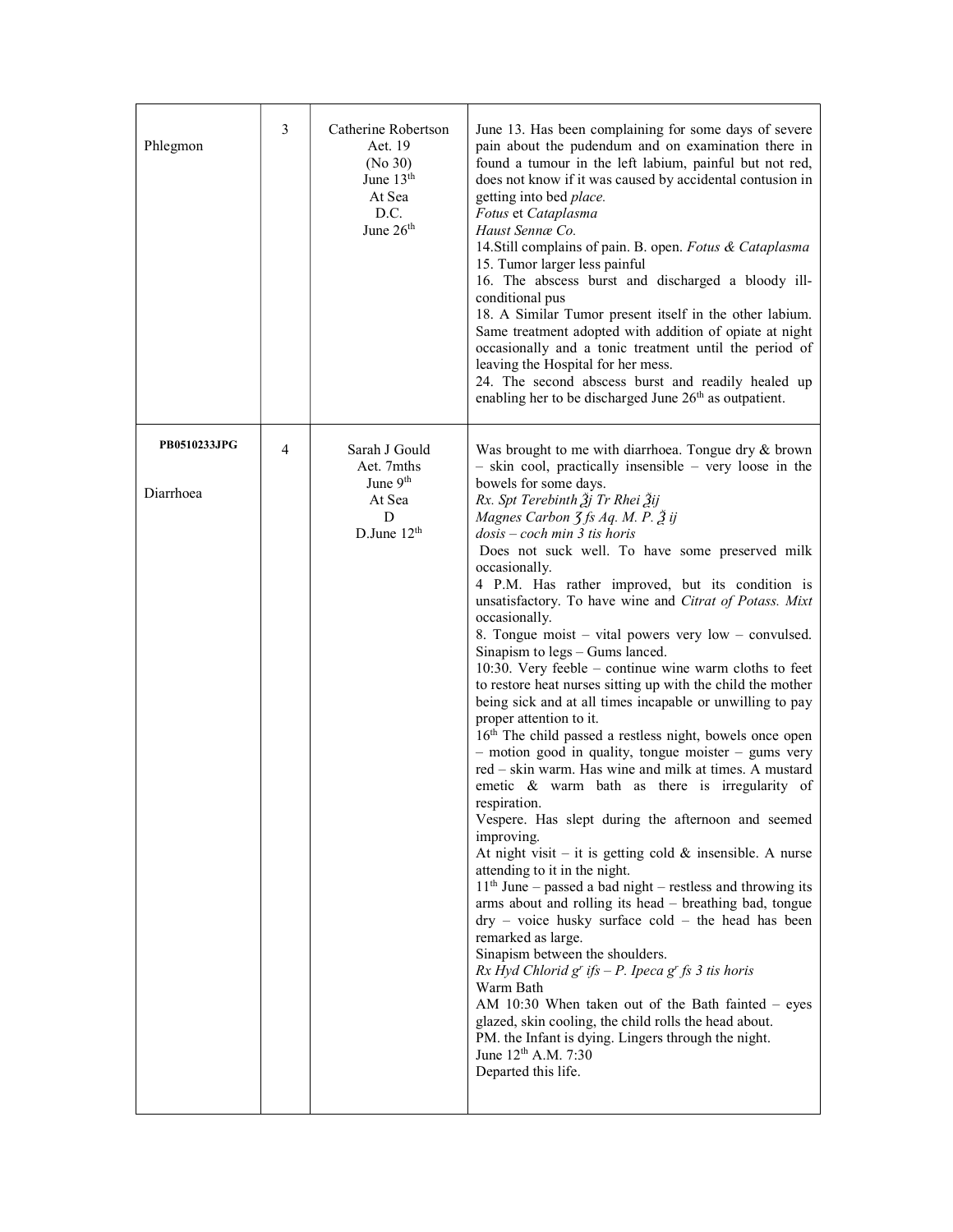| 5 | William Broom<br>Aet. 14 months<br>June $9th$<br>at Sea                                                                                     | Has been at different times under treatment for aphthæ<br>and at present there is diarrhoea.<br>Rx Spt. Terebinth $\tilde{g}$ j Mag Carb $\tilde{g}$ fs<br>Tr Rhei 3ij Aq ad 3ij M coch min j tis horis.<br>Ulcers to be touched with Borax, to have preserved milk<br>& water when unable to suck the breast.<br>10 <sup>th</sup> Bowels quiet and seems better<br>$11th$ Morning visit bowels quiet – mouth very sore.<br>Noon. The child is not so well, there is a quantity of<br>mucus about fauces impeding the respiration.<br>Pulv Ipecac $g^{r}$ vj statim –<br>The mouth covered with aphthæ which are to be touched<br>with <i>Pulv Alum</i> after the emetic has acted. To be fed with<br>milk as yesterday.<br>Vespere. Child not worse, emetic did not $act - to have$<br>mustard & water with small quantity of Vin Ant Tart.<br>12. Find the child not so well as the mother has wilfully<br>neglected it omitting everything ordered for it.<br>Vespere. A mustard emetic relieved the breathing. The<br>mouth to be painted with Tr Catechu.<br>13. The child is lively and has passed a good night.<br>$Rx P$ . Ipecac gr v – Aq $\tilde{Z}$ iv M coch min 2 dis horis<br>Mouth seems to be better - sucks<br>14 Better. Bowels quiet, mouth cleaning under use of Tr<br>Catechu. Cough. Cont. Mist Ipecac.<br>18. Doing well, accumulated mucus about tongue and<br>fauces. Pulv Ipecacua $g^{r}$ x [sumendus?]<br>Tr Catechu painted over aphthæ<br>27. Diarrhoea from cold weather<br>Resume Terebinth Mixture.<br>30. Appears thriving - removed from List. |
|---|---------------------------------------------------------------------------------------------------------------------------------------------|------------------------------------------------------------------------------------------------------------------------------------------------------------------------------------------------------------------------------------------------------------------------------------------------------------------------------------------------------------------------------------------------------------------------------------------------------------------------------------------------------------------------------------------------------------------------------------------------------------------------------------------------------------------------------------------------------------------------------------------------------------------------------------------------------------------------------------------------------------------------------------------------------------------------------------------------------------------------------------------------------------------------------------------------------------------------------------------------------------------------------------------------------------------------------------------------------------------------------------------------------------------------------------------------------------------------------------------------------------------------------------------------------------------------------------------------------------------------------------------------------------------------------------------------------------------------------------|
| 6 | Sarah Colclough<br>$\text{Aet }26$<br>(no. 82)<br>May $10^{th}$<br>On passage to V.D.L.<br>D. Hospital<br>Hobart Town<br>July 26th<br>1850. | Was rejected by at Millbank for old ulcer on extensive<br>cicatrix of burn, sent on board last day and for the first<br>few days the same simple dressings used in prison were<br>continued. She states that the ulcer has been open almost<br>constantly since early childhood.<br>May 10 <sup>th</sup> The health has rather suffered by the changes<br>of living and now seems disposed to spread. Water<br>dressing under oiled silk. Antimonial Saline Mixture<br>11. Medicine acts briskly and the sore is already<br>improving. Tongue furred.<br>Hab' Hyd Chlorid g <sup>rs</sup> iv<br>12. Pil: purgantis ij<br>13. Ulcer healing fast.<br>15. Complains of pain & griping in the bowels.<br>Hab <sup>t</sup> : Haust Rhei. Comp stat.<br>16. Better.<br>18. Applir Cupri Sulphat ulceri<br>19 Ulcer healing<br>Occasional purgatives and change of dressings.<br>31. Lotio Zinci Sulph č Opio . Weak<br>June 10. Seized with violent abdominal pains and<br>tympanites<br>Rx. Tr Rhei Žj Tr Opii m xL<br>Aq. Menth Pip $\tilde{A}j$ ft H.S.S. post horas j<br>Rx. Hyd Chlorid $grs$ iv P. Dover $grs$ v 3 tia quaque hora<br>sumend. ad vice iv Enema Simple.                                                                                                                                                                                                                                                                                                                                                                                                            |
|   |                                                                                                                                             |                                                                                                                                                                                                                                                                                                                                                                                                                                                                                                                                                                                                                                                                                                                                                                                                                                                                                                                                                                                                                                                                                                                                                                                                                                                                                                                                                                                                                                                                                                                                                                                    |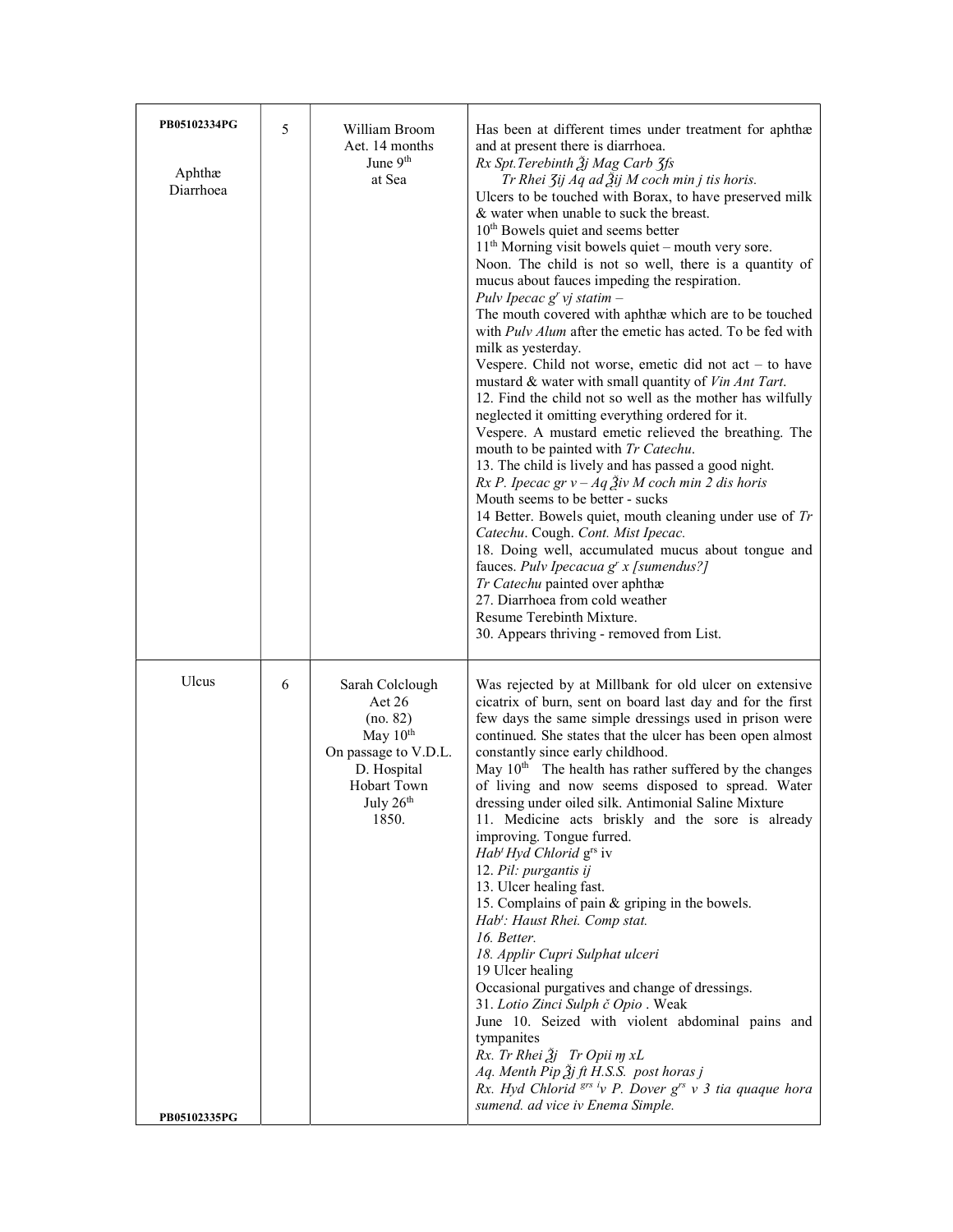|           |   |                                                                                                | June 11 4 A.M. no relief or improvement.<br>Rx Ol. Ricini Žj Sp Terebinth Žfs M<br>11.7 AM Bowels moving flatus is passing freely with<br>general relief.<br>2 P.M. Enema Terebinthina attended with great benefit.<br>Vomiting of bilious fluid.<br>12. Has passed a tolerable night, bowels open.<br>13. Better<br>14 Flatulent distension has returned, bowels open twice<br>in the night.<br>Rx Ol Terebinth Ѯfs Mist Rhei Co Ѯj<br>ft Haust quam primum sumend.<br>15. No complaint.<br>16. Leg painful<br>Rx. Tr Opii Ѯfs Aq Ѯfs ft potu<br>19. Leg still irritable. Lotio Plumbi Diacet č Opii.<br>24. Ulcer clean<br>26. Leg healing again<br>July 1. Ulcer healing under use of Lotio Plumbi Diacet č<br>Opii. Lint and oiled silk<br>10. Leg healing<br>20. Superficial ulceration on portions of cicatrized<br>surface healing in a few days - general health good.<br>As the burns and the cicatrices have existed more or less<br>since infancy the healing of the ulcer is slow & requires<br>Hospital treatment - she was sent to the Colonial<br>Hospital Hobart Town July 26th                                                                                                                                                                                                                                            |
|-----------|---|------------------------------------------------------------------------------------------------|--------------------------------------------------------------------------------------------------------------------------------------------------------------------------------------------------------------------------------------------------------------------------------------------------------------------------------------------------------------------------------------------------------------------------------------------------------------------------------------------------------------------------------------------------------------------------------------------------------------------------------------------------------------------------------------------------------------------------------------------------------------------------------------------------------------------------------------------------------------------------------------------------------------------------------------------------------------------------------------------------------------------------------------------------------------------------------------------------------------------------------------------------------------------------------------------------------------------------------------------------------------------------------------------------------------------------------------------|
| Enteritis | 7 | Mary Young<br>Aet 31<br>(61)<br>June $27th$<br>At Sea<br>D.C.<br>July 28 <sup>th</sup><br>1850 | Complained of tenderness of the abdomen which she<br>attributes to exposure on deck while washing clothes for<br>herself and child - Has suffered severely from the<br>complaint when at home says her bowels are regular.<br>Rx Hyd. Chlorid $g^{rs}$ iv P. Ipecac Co. $g^{rs}$ vj<br>Pulv Jalapa $\partial j$<br>Vespere<br>Rx Pulv Ipecac Co $g^{rs}$ x Hyd Chlorid $g^{rs}$ x<br>June 28. Bowels not open, a restless night from<br>distension of belly.<br>Rx Ol Ricini Ѯfs Ol Terebinth 3ij<br>Potass Carb 3fs Aq. q.s. ft H.<br>Enema Terebinthinæ<br>No relaxation of the bowels<br>2P.M. Fiat Venesectio<br>Enema Commune si opus fuerit.<br>4 P.M. Bowels open<br>Tr Opii 3fs Aq $3j$ ft Haust s.s.<br>8:30. P.M. Hyd Chlorid $g^{rs}$ x<br>P. Ipecac Co $\partial j$ M in pulv iij divid.<br>29. Passed a tolerable night but did not sleep, bowels<br>open, skin soft, pulse tranquil, mouth sore.<br>3 P.M. Pain in belly returned, skin hot, pulse excited.<br>Mist Antimon Salin 2 <sup>dis</sup> horis<br>Vespere. Hab <sup>t</sup> Enema Simple, Haust Opii<br>Imponator Sinapism p. dolenti<br>30. Slept for four hours after the enema and Sinapism<br>Midnight. Rept Haust Opii m xxv. Pain and tenderness<br>continue, pulse small and soft. Bowels not open since<br>yesterday.<br>7 A.M. Ol Ricini Žj Enema Simplex |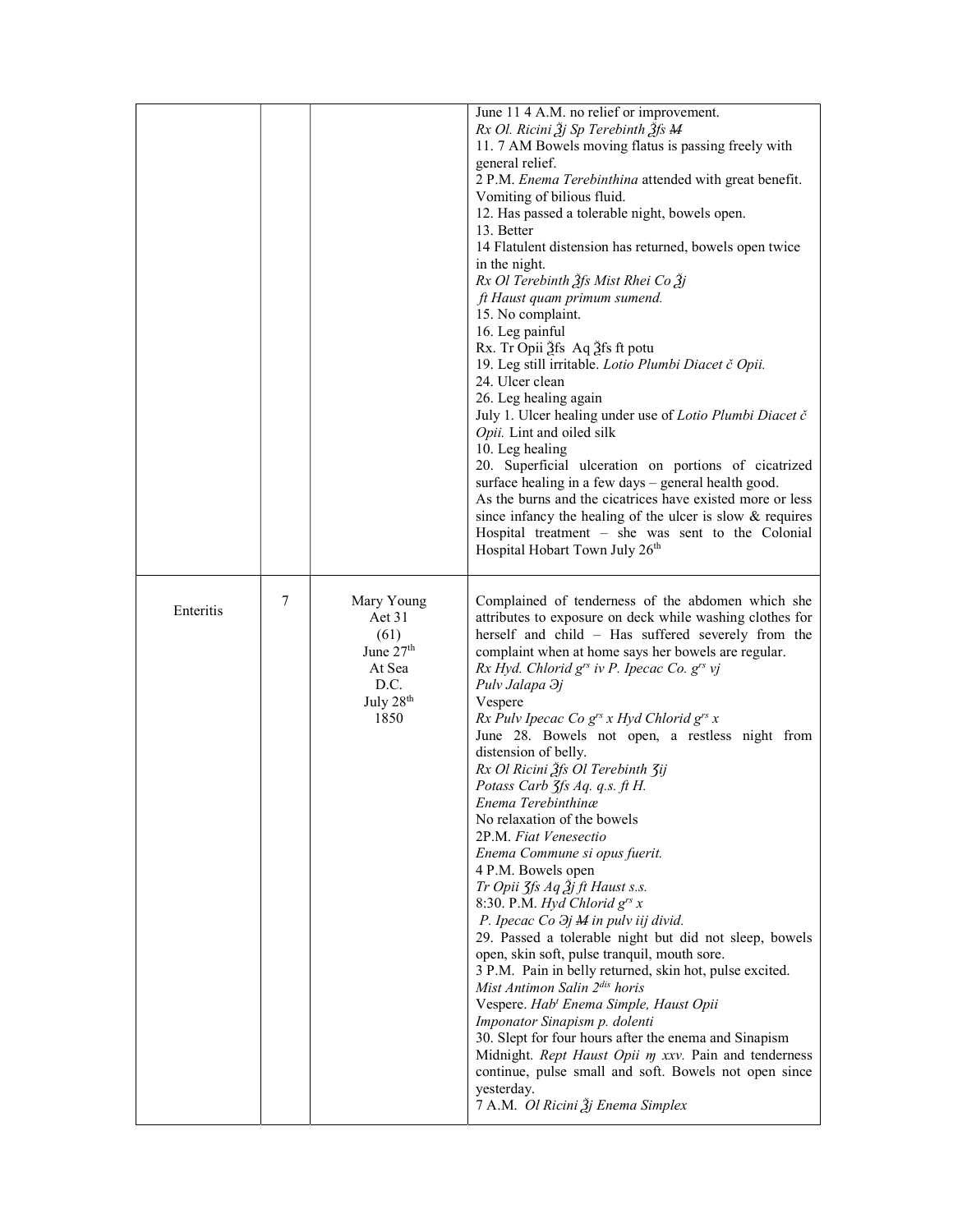| PB05102336PG |   |                                                                                                  | Emplast Lyttae abdomini<br>11 A.M. Bowels open Tr Opii m xxv<br>Noon. Skin hot, no relief. Blister to be sprinkled with<br>Turpentine, mouth sore, face swollen.<br>9 P.M. Asleep. Blister drawing. Bowels once open.<br>Cont Mist Salin. Rept H. Opii<br>July 1 <sup>st</sup> Had some refreshing sleep without the opiate.<br>Bowels open in the night. Pulse natural. Skin not yet<br>affected by Antimonial mixture. Blister raised -<br>abdominal tenderness diminished. Cont Mist Antim<br>Salin. Curatur vesicatorum<br>2. Had a fair night - skin cool. Pulse quick. Blister<br>drawing. Cont Mist Ant. Salin. ter die.<br>3. Improving, very weak. Effervescing<br>draught<br>occasionally. Opiate draught at night.<br>4. Complains of slight pain about abdomen on moving.<br>Tongue clean, skin & pulse natural.<br>Fotus siccus abdomini. Haust Effervescent.<br>6. Mouth still sore - Garg: Alum.<br>Sulph praecipe. <i>Jj omni mane</i><br>9. Convalescent<br>15. Bowels have become confined, and there is slight<br>abdominal tenderness. Ol. Ricini Žj.<br>Enema Simplex post hor. ij<br>Vespere. Bowels freely open.<br>P. Ipecac Co. $g^{rs}$ x -h.s.s.<br>16. Has slept – the pain continues about left<br>hypochondrium - Empl. Lyttæ abdom. imponend.<br>Sol: Mag: Sulph. ad. alvi solutorum<br>Vespere <i>P. Dover</i> $g^{rs}$ <i>x</i><br>17. Better.<br>19. Convalescent but weak, continues to improve until<br>the arrival of the ship off Hobart Town when she was<br>discharged from the List- July 28th |
|--------------|---|--------------------------------------------------------------------------------------------------|-----------------------------------------------------------------------------------------------------------------------------------------------------------------------------------------------------------------------------------------------------------------------------------------------------------------------------------------------------------------------------------------------------------------------------------------------------------------------------------------------------------------------------------------------------------------------------------------------------------------------------------------------------------------------------------------------------------------------------------------------------------------------------------------------------------------------------------------------------------------------------------------------------------------------------------------------------------------------------------------------------------------------------------------------------------------------------------------------------------------------------------------------------------------------------------------------------------------------------------------------------------------------------------------------------------------------------------------------------------------------------------------------------------------------------------------------------------------------------------------------------------------------------------------|
| Diarrhoea    | 8 | M.A. Bloomfield<br>Aet 28<br>(156)<br>July 5 <sup>th</sup><br>At Sea<br>D.D. July $16th$<br>1850 | Was taken into Hospital having been suffering severe<br>diarrhoea and vomiting in her mess berth and incapable<br>or unwilling to attend to herself.<br>Has been in Hospital before and is a very bad subject for<br>disease.<br>Hab. Mist Creta Co $\tilde{A}$ j subinde<br>Suppositorum Opii crudi g <sup>rs</sup> ij<br>Vespere. Vomiting of bile<br>Rx Hyd. Chlorid $g^{rs}$ vj P. Dover $g^{rs}$ x in pulv ij dividend<br>sumat j 3tis hor.<br>July 6. Same state.<br>Pulv Creta Co č Opii $\partial j$ statim<br>Mist Creta Co. post sing. sed.<br>Pulv Ipecac Co. gr j s.s.<br>7. Bowels quieter.<br>Rep Pulv Guaci Co grs x<br>Noon. Bowels very often moved, evacuations bad in<br>colour and smell<br>Rx Hyd Chlorid g <sup>rs</sup> iifs P. Dover grs v M ft Pulv. 3tia<br>quaque hora sumend.<br>8. Diarrhoea very severe all night, skin hot, stomach not<br>disturbed by nm medicine last night.<br>Hab <sup>t</sup> Supposit. Opii ut antea<br>11 A.M. Bowels quiet - dozing.                                                                                                                                                                                                                                                                                                                                                                                                                                                                                                                                            |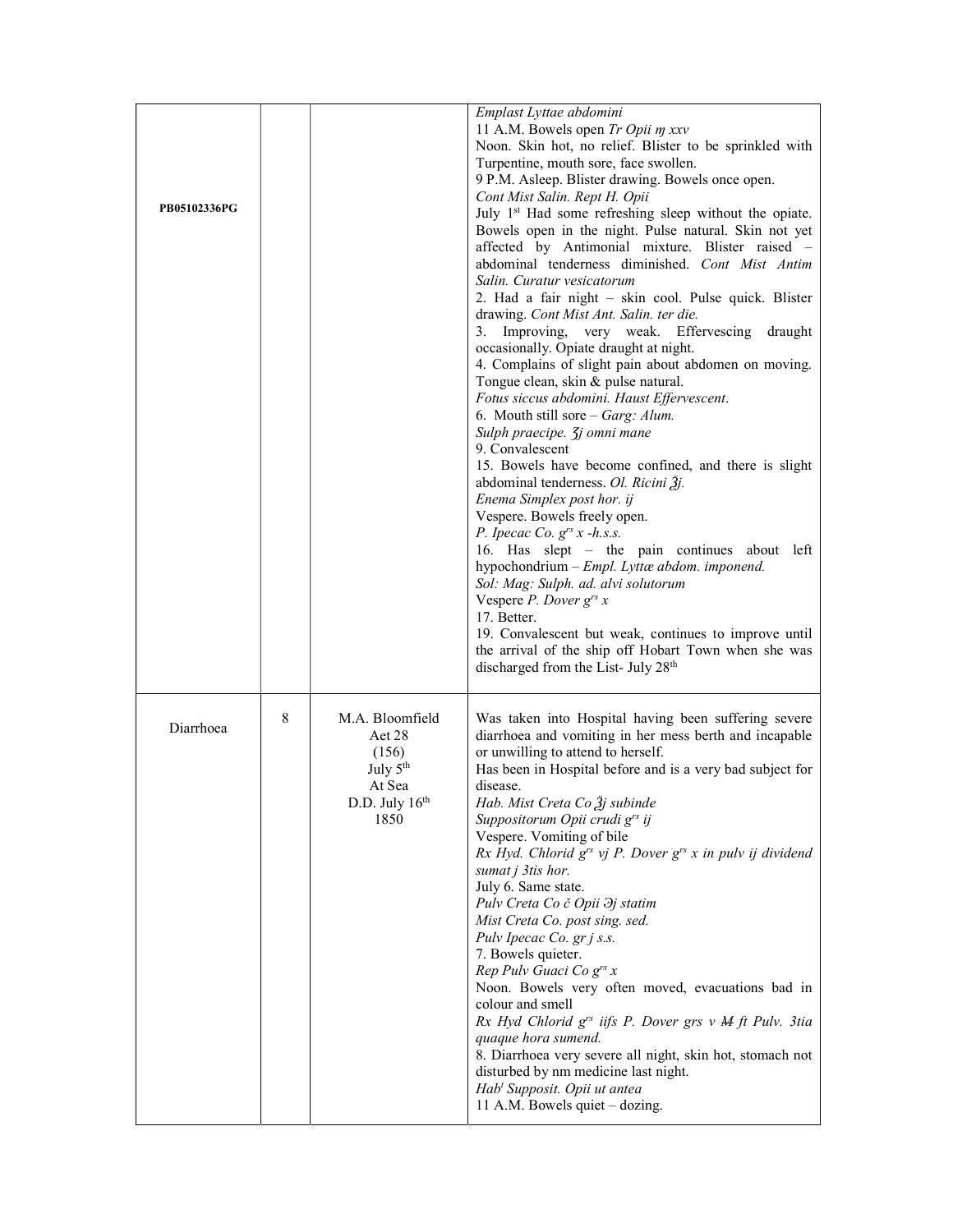|              | 9. Has had a tolerable night. Bowels open three times                                                            |
|--------------|------------------------------------------------------------------------------------------------------------------|
|              | She has some inflammatory state of the vulva & conceals                                                          |
|              | it. Ordered to foment and use a suppository of opium.                                                            |
|              | Vespere. Complains very much of sore mouth and throat.                                                           |
|              | Sinapism to the throat. Alum gargle occasionally. Gum                                                            |
|              | Acacia to be sucked. Chalk mixture for the night.                                                                |
|              | 10. Sore throat much complained of, tongue coated in the                                                         |
|              | centre violently red at the edges & top. Bowels quieter                                                          |
|              | since last night skin cool pulse feeble.                                                                         |
| PB05102337PG | Continue Chalk mixture. Wine & arrowroot.                                                                        |
|              | July 11. Still complaining of mouth & throat, bowels                                                             |
|              | rather quiet in the night, passed a bad night as there was                                                       |
|              | a general alarm on account of the heavy gale and sea                                                             |
|              | shipped during the night.                                                                                        |
|              | Continue chalk mixture. Haust Opii h.s.                                                                          |
|              | 12. At morning visit was cold & pulse less although hot                                                          |
|              | brick and cordials were used last night. Bowels rather                                                           |
|              | quiet. A glass of wine with <i>Tr Cinnam. Co</i> followed by                                                     |
|              | a full glass of hot rum and water, a hot brick to the feet                                                       |
|              | restored warmth, during the day warm & nutritious drink                                                          |
|              | was freely given. There is excoriation of the nates from                                                         |
|              | the involuntary discharges by which means also there is                                                          |
|              | difficulty in supplying changes of linen and bedding.<br>Astringent lotion & simple dressing, an opiate draught. |
|              | Vespere. Suppos. Opii g' j                                                                                       |
|              | Repeat Wine and rum & water.                                                                                     |
|              | 9 P.M. More cheerful, promising for the night. Chalk                                                             |
|              | mixture occasionally.                                                                                            |
|              | 13. Had a good night, feels stronger and more cheerful.                                                          |
|              | Same treatment continued. A passive bleeding from                                                                |
|              | excoriated surface stopped by alum wash. Wine and                                                                |
|              | arrow root during the day. A suppository at night.                                                               |
|              | 14. Bowels moved twice in the night, very offensive                                                              |
|              | smell the coagulations and also from her person, passes                                                          |
|              | her stools in bed, but is conscious of all she does, always                                                      |
|              | troublesome as to order and cleanliness. Rep. wine etc.                                                          |
|              | Add Spt Turpentine m xx to each dose of chalk mixture.                                                           |
|              | P.M. Much changed for the worse since morning, sordes                                                            |
|              | about the mouth and gums, pulse thready, a cadaverous                                                            |
|              | smell exhaled from person – entertains feeling of                                                                |
|              | approaching dissolution. To have wine frequently and                                                             |
|              | glass of rum and water directly.                                                                                 |
|              | 6 P.M. Warmer rallied a little.<br>8.[P.M.] Repeat Rum and water.                                                |
|              | Rx. Ammon. S. C. 3j Tr Camph Co 3fs                                                                              |
|              | Tr Cinnam Co $\tilde{g}$ fs Aq $\tilde{g}$ vj M Sol dosis $\tilde{g}$ j subinde č vino.                          |
|              | Fotus siccus pedibus.                                                                                            |
|              | 15. Slept a little in the night. Skin warm and pulse                                                             |
|              | increased since the rum and water and Ammonia                                                                    |
|              | mixture. Towards daylight has been vomiting a fluid                                                              |
|              | resembling incipient black vomit.                                                                                |
|              | Creosote $g^{its}$ x Vin Hispan $\tilde{g}yj$ part. vicibus sumend.                                              |
|              | Nutritious drinks. She is still conscious & has some                                                             |
|              | strength but has no chance of recovery.                                                                          |
|              | Vespere. Has rallied somewhat by use of stimulants &                                                             |
|              | artificial heat. Bowels quiet, vomiting checked.                                                                 |
|              | 8 P.M. warm – Bowels quiet continue stimulants for the                                                           |
|              | night. H. Opii                                                                                                   |
|              | 16. Has slept fairly in the night, is not much worse than                                                        |
|              | yesterday - Continue wine.                                                                                       |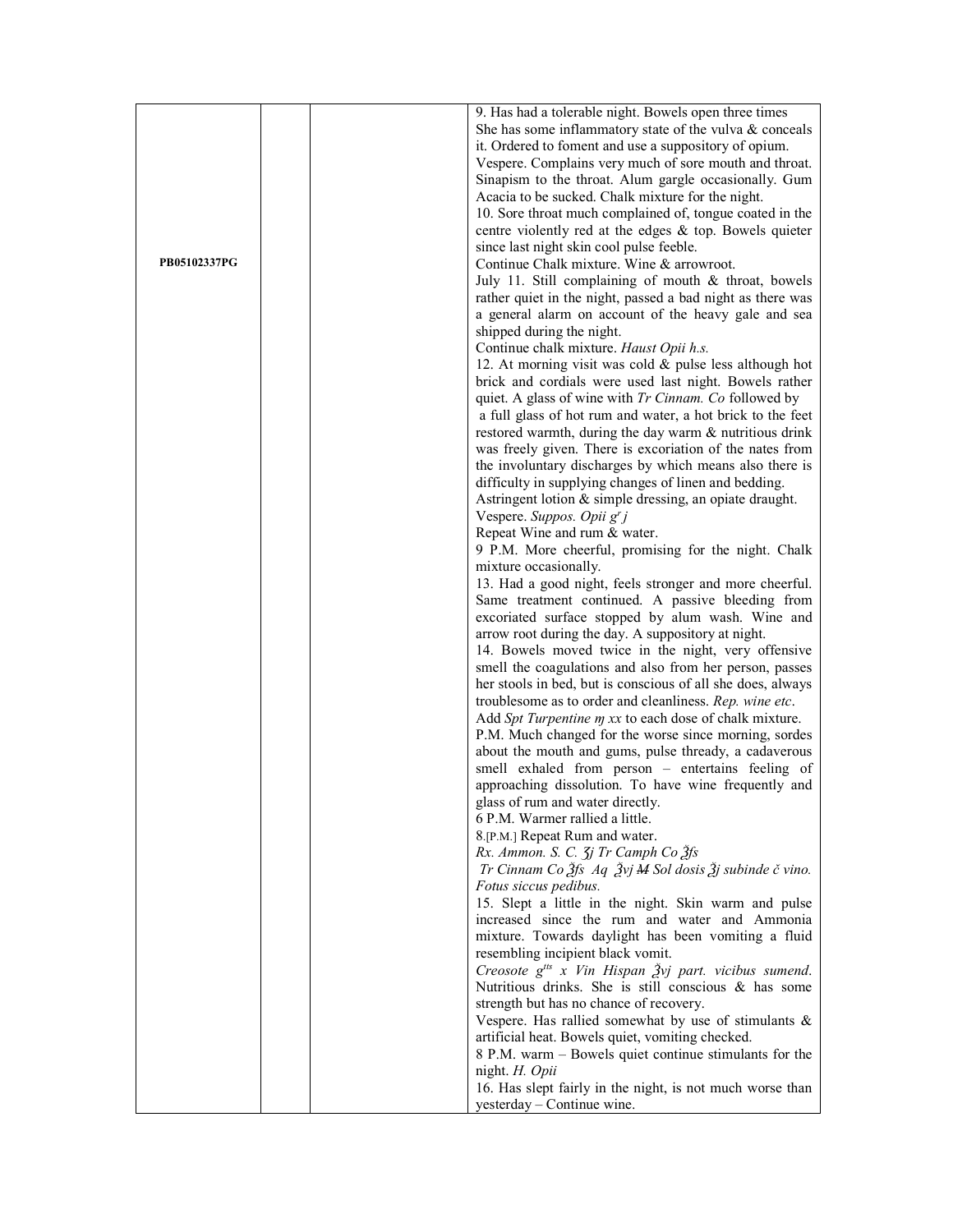| 7:45 Departed this life.<br>This child has been under treatment for some time with<br>diarrhoea and strumous ophthalmia, receiving temporary<br>benefit. Is not well nursed, indeed badly treated by the<br>mother who is silly or ignorant of her duties. The<br>irritation of the dentition adds to sick & weakly state of<br>Rx. Ol. Terebinth 3j Tr Rhei 3ij<br>P. Ipecac g <sup>rs</sup> ij. Magn Carb 3fs<br>Tr Camph Co <i>Jj Aq. Žifs. M Lib dosis coch parv</i><br>Preserved milk as substitute for depressing of mother's                                                                                                                                                                                                                                                                                                                                                                                                                                                                                                                                                                    |
|--------------------------------------------------------------------------------------------------------------------------------------------------------------------------------------------------------------------------------------------------------------------------------------------------------------------------------------------------------------------------------------------------------------------------------------------------------------------------------------------------------------------------------------------------------------------------------------------------------------------------------------------------------------------------------------------------------------------------------------------------------------------------------------------------------------------------------------------------------------------------------------------------------------------------------------------------------------------------------------------------------------------------------------------------------------------------------------------------------|
|                                                                                                                                                                                                                                                                                                                                                                                                                                                                                                                                                                                                                                                                                                                                                                                                                                                                                                                                                                                                                                                                                                        |
|                                                                                                                                                                                                                                                                                                                                                                                                                                                                                                                                                                                                                                                                                                                                                                                                                                                                                                                                                                                                                                                                                                        |
| 16. Same treatment. Kept warm by one of the Hospital<br>17 P.M. Bowels have not been moved today. Has been<br>fed and cleaned by the chief nurse herself and fed with<br>milk and arrowroot.<br>18. At daylight called to Hospital, found the child had<br>died in the middle of the night but could not be known<br>from the darkness of the Hospital where the dead-lights<br>were obliged to be shipped and the lamp had been<br>sometime extinguished.<br>D.D. July 18th 1850.                                                                                                                                                                                                                                                                                                                                                                                                                                                                                                                                                                                                                     |
| Has been under treatment (as outpatient) for some days<br>for catarrhal affection of the $eye$ – and from her neglect<br>and the unfavourable cold weather the cornea and iris<br>have become implicated.<br>$Pil$ purgantis ij $-$ statim.<br>Haust magnes Sulph si opus sit<br>P.M. Rx Hyd Chlorid g <sup>rs</sup> xij. P. Ipecac $\partial j$ ft P. in chart iv<br>Empl. Lyttæ tempori dextro<br>July15. Bowels not sufficiently open, has not slept well,<br>eye and supra orbital region painful.<br>Hab. Pulv Jalap Co 3j statim<br>Cont. P. Hyd. Chlor. č Ipecac Co ut supra 4 tis horis<br>Vespere. Eye easier - mouth slightly affected.<br>16. Eye still painful, mouth becoming more sore $-$ <i>Cont</i> .<br>Extract Belladonna q.s. ut fiat emplastrium more solito<br>applic. Blister to be kept open.<br>17. Eye easier – pupil dilated, griping from mercury.<br>Mist. Creta Co $3j - 2$ dis horis<br>Vespere. Pain & griping continue. P. Guiac Co $g^{rs}$ x h.s.<br>18. Complains of supraorbital pain, cornea & eye<br>injected, pupil clear., pulse small $&$ hard $-$ B. quick. |
| Cap $j$ 4 tis horis.                                                                                                                                                                                                                                                                                                                                                                                                                                                                                                                                                                                                                                                                                                                                                                                                                                                                                                                                                                                                                                                                                   |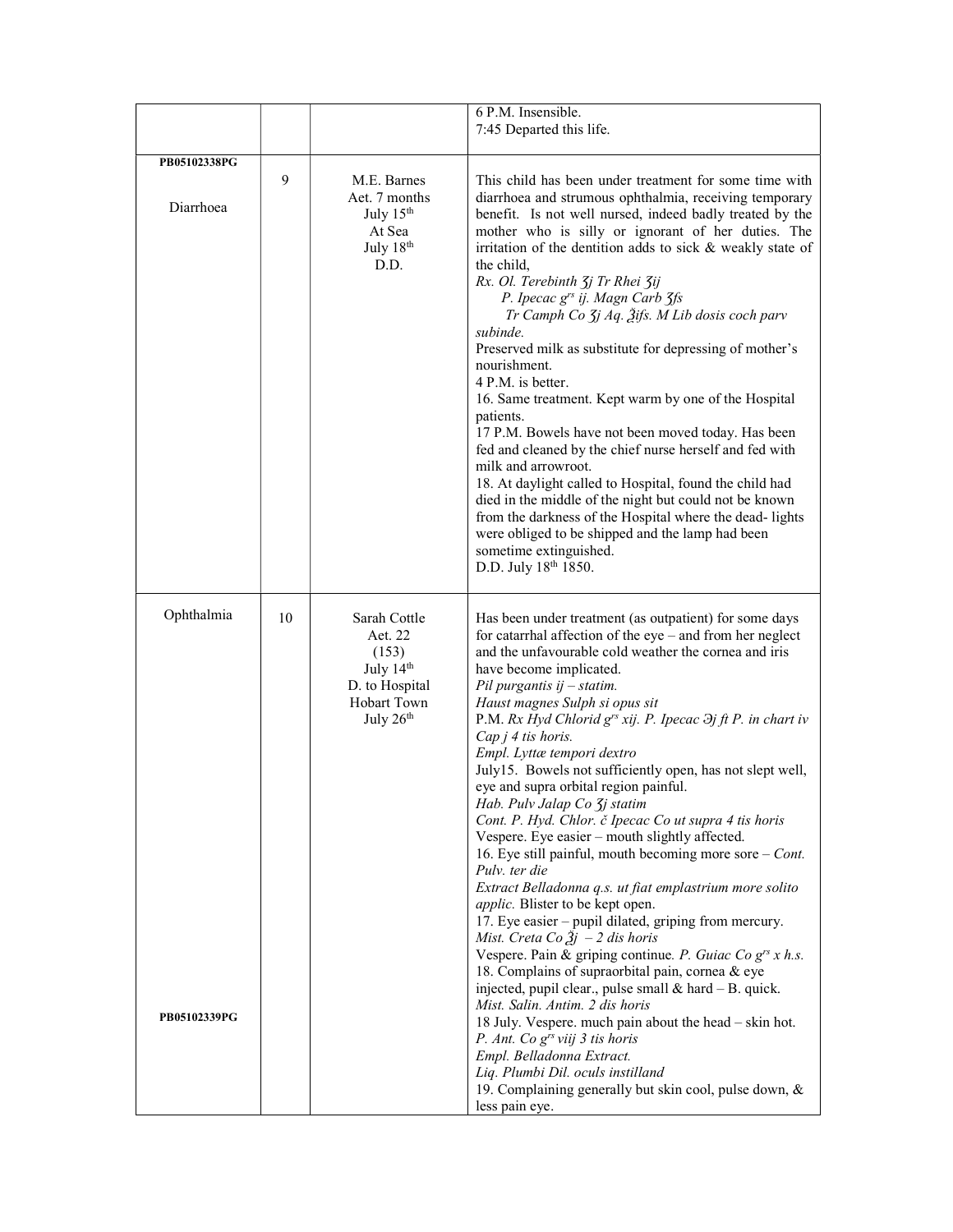|              |    |                                                                                                   | Cont. Mist Salin<br>Ext Belladonna<br>Sol. Argent Nit g' j ad $\tilde{A}$ j Aq. Distill<br>Oculs affect. instilland<br>20. Rep. Sol. Argent Nit.<br>21. Purulent discharge from eyes<br>Sol: Zinci. Sulphat č opio utenda<br>$24th$ Eye better – but complains of sleeping badly.<br>Cont. Lotio Zinci Sulph. č Opii<br>Haust opii m xxx<br>25. Fotus<br>26. Having arrived at Hobart Town the patient was sent<br>with others to Colonial Hospital.<br>D. Hospital.                                                                                                                                                                                                                               |
|--------------|----|---------------------------------------------------------------------------------------------------|----------------------------------------------------------------------------------------------------------------------------------------------------------------------------------------------------------------------------------------------------------------------------------------------------------------------------------------------------------------------------------------------------------------------------------------------------------------------------------------------------------------------------------------------------------------------------------------------------------------------------------------------------------------------------------------------------|
| Diarrhoea    | 11 | $E$ liz <sup>th</sup> Hill<br>Aet. 36<br>(26)<br>Jany $13th$<br>D.D. July 24th<br>1850<br>At Sea. | Generally of infirm health has had severe diarrhoea,<br>since yesterday it has increased.<br>Mist Cretæ Co ter quatervere die.<br>Pulv Ipecac Co $g^{rs}$ x h.s.<br>19. Vomiting and purging, has been cold all night from<br>frequently rising to the stool. Has had some wine and<br>arrowroot after chalk mixture, is warmer. Dover's                                                                                                                                                                                                                                                                                                                                                           |
|              |    |                                                                                                   | powder ten grains in the forenoon in order to get some<br>rest while the deadlights are in.<br>20. Has been much purged in the night, skin cold but<br>warmth returning. Tongue furred, pain about the<br>umbilicus.<br>Rx. P. Ipecac Co $g^{rs}$ vj<br>Cretæ Co. č opio 3j<br>Aq. Menth. P. Živ M cap Žj post sing sedes liquid.<br>Emp Lyttæ abdom. imponend. Suppositorium opii g <sup>rs</sup> ij                                                                                                                                                                                                                                                                                              |
|              |    |                                                                                                   | Evening visit. Has had a good day, bowels moved, but<br>stools natural, tongue loaded & dry, thirst.<br>Mist. Ipecac č Creta Co<br>Pulv Guaiac Co $g^{rs}$ x h.s.s.<br>Skin warm pulse strong. Blister dressed, less pain in<br>belly.<br>8 P.M. Hyd. Chlorid g <sup>rs</sup> ij<br>P. Ipecac Co $g^{rs}$ x ft P. nocte sumenda.                                                                                                                                                                                                                                                                                                                                                                   |
| PB05102340PG |    |                                                                                                   | 21. Passed an indifferent night, little or no sleep, bowels<br>troublesome, tongue coated as yesterday but moister at<br>edges, stomach irritable all night.<br>21 July. Haust Effervescent. p.r.n.<br>Haust opii m xL h.s.s<br>Hyd č Creta g's vj 4 tis horis<br>22. Tongue softer & cleaner,<br>Rep Hyd č Creta<br>Haust Rhei Co Žj<br>Haust Effervescent p.r.n.<br>8 P.M. Has been pretty comfortable all day, but now<br>faint after stool. Sinapism to epigastrium.<br>Haust Opii m xxx<br>Fotus siccus pedibus<br>10 P.M. She is warmer vomiting allayed, bowels not<br>open since afternoon, tongue moist. During the night was<br>cold and thirsty, drank wine, had a suppository of opium |
|              |    | 23.                                                                                               | toward morning, got warm and at 7.30 A.M. sleeping<br>comfortably.<br>5 P.M. Has passed a comfortable day, but is very feeble,                                                                                                                                                                                                                                                                                                                                                                                                                                                                                                                                                                     |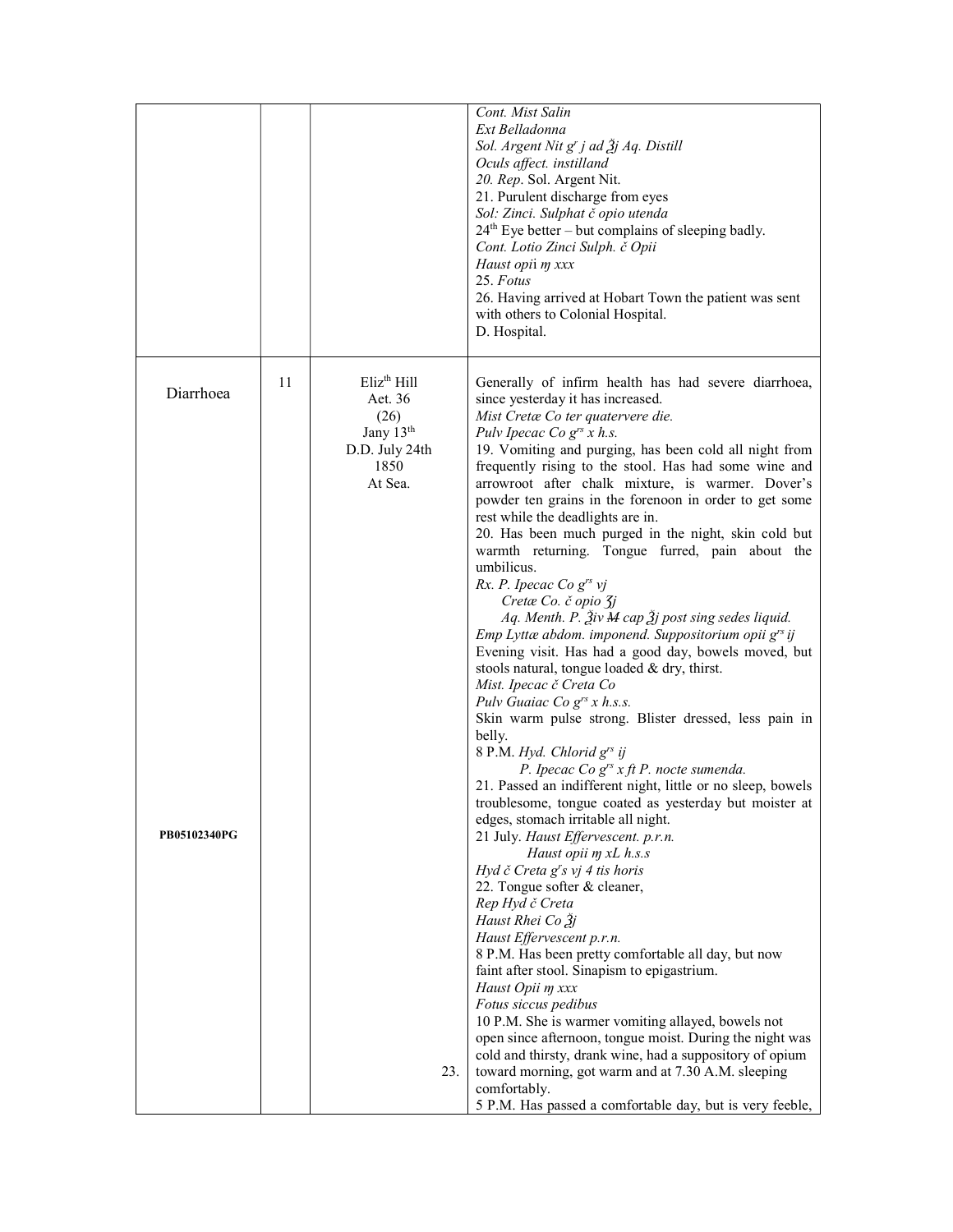|  | pulse weak, skin warm, tongue moist, bowels when open                                   |
|--|-----------------------------------------------------------------------------------------|
|  | more natural color, slept in the course of the day.                                     |
|  | Rep' Suppos, Opii                                                                       |
|  | 8 P.M. Complains much but the weakness seems to be                                      |
|  | the worst feature, has been subject to severe bowel                                     |
|  | effections, was much frightened in the gale.                                            |
|  | 11 P.M. Sent for to see Hill, found her complaining of                                  |
|  | vague pains about breast and throat. Sickness has gone                                  |
|  | off, body warm but pulse very weak - face and tongue                                    |
|  | cold.                                                                                   |
|  | Rx. Ammon S. Carb 3 ifs Tr Opii m xL                                                    |
|  | Vin Hispanicis & Aquæ $\tilde{A}$ iv M Mist supra script cap <sup>t</sup> $\tilde{A}$ j |
|  | omhora                                                                                  |
|  | July 24. Became a little excited under use of mixture                                   |
|  | until 3 A.M. when she dropped off to sleep.                                             |
|  | 8 A.M. Sleeping tranquilly on the side.                                                 |
|  | Rep Mist Ammon S. C.                                                                    |
|  | Infus Zingiteris pro vehiculs in promptus habenda                                       |
|  | 11. Has turned on her back and seems in hopeless state.                                 |
|  | 11:30. Wakes up and asks for wine, takes three glasses in                               |
|  | quick succession and appears disposed to sleep, is past                                 |
|  | recovery.                                                                               |
|  | All through the day craved for wine, spoke at intervals.                                |
|  | Towards evening became insensible and                                                   |
|  | 5:45 P.M. Departed this life July 24 <sup>th</sup>                                      |
|  |                                                                                         |
|  |                                                                                         |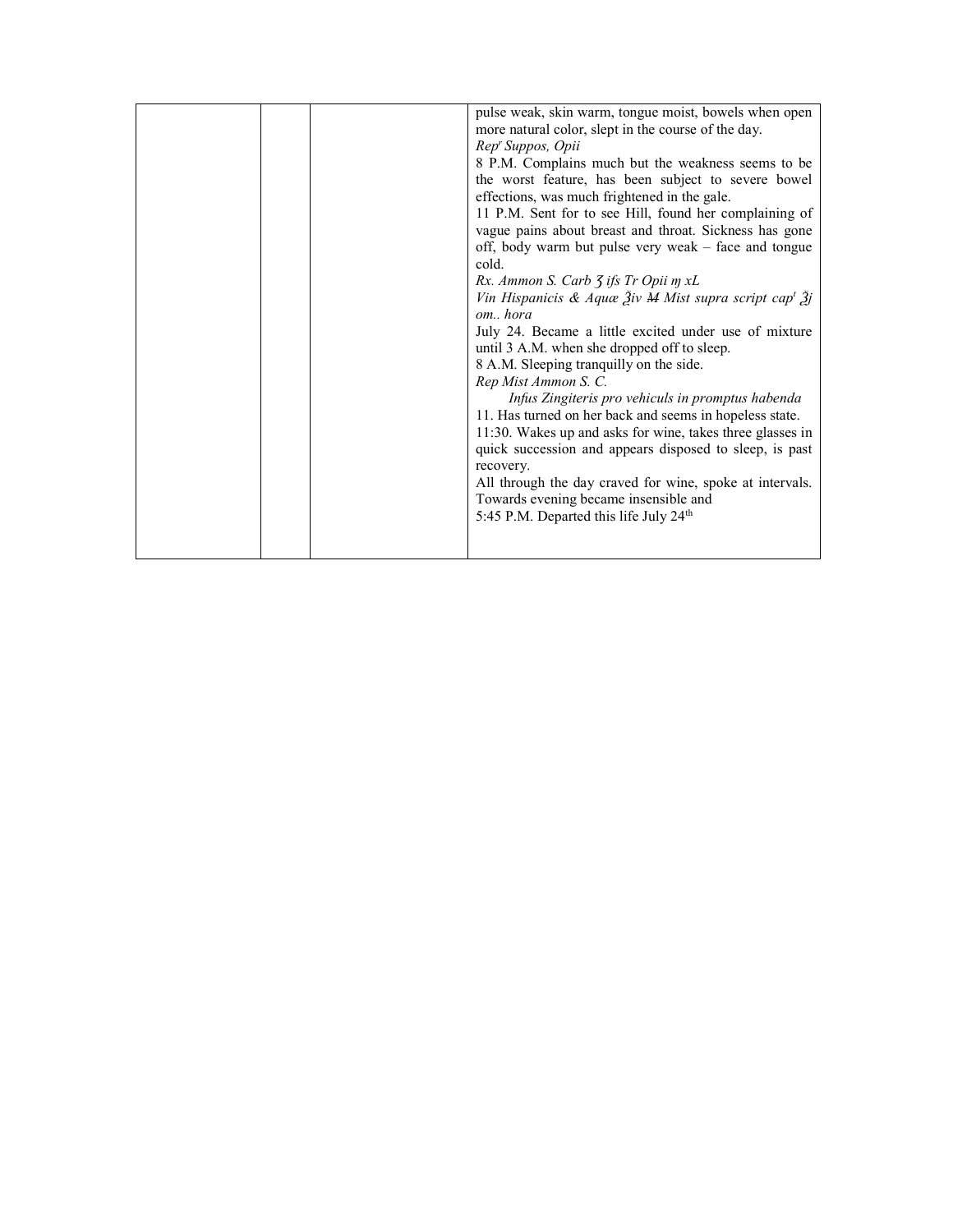### PB05102341PG

## A Nosological Synopsis of the Sick Book kept during the Period of this Journal, in conformity with the 30<sup>th</sup> Article of the Surgeons' Instructions.

|                                           | <b>Numbers</b> |                         |                         |                |           |           |                                                         |
|-------------------------------------------|----------------|-------------------------|-------------------------|----------------|-----------|-----------|---------------------------------------------------------|
| <b>Diseases</b><br>Nosologically arranged | <b>Total</b>   | Discharged to<br>Duty   | Sent to the<br>Hospital | Died on board  | Invalided | Remaining | Nos. of such Cases<br>as are detailed in<br>the Journal |
| Pyrexiae                                  |                |                         |                         |                |           |           |                                                         |
| Ord. I. Febres.                           |                |                         |                         |                |           |           |                                                         |
| Internulleates Quotutiana<br>Tertiana     |                |                         |                         |                |           |           |                                                         |
| Continua Synochus                         | 1              | 1                       |                         |                |           |           |                                                         |
| Typhus                                    |                |                         |                         |                |           |           |                                                         |
| Ord. II. Phlegmasiae.                     |                |                         |                         |                |           |           |                                                         |
| Phlogosis                                 | 3              | 3                       |                         |                |           |           | 3                                                       |
| Pneumonia                                 |                |                         |                         |                |           |           |                                                         |
| Rheumatismus                              |                |                         |                         |                |           |           |                                                         |
| Enteritis                                 | $\mathfrak s$  | 4                       | $\mathbf{1}$            |                |           |           | 1.7                                                     |
| Pleuritis                                 | $\mathbf{1}$   | $\mathbf{1}$            |                         |                |           |           |                                                         |
| Ophthalmia                                | $\mathbf{1}$   |                         | 1                       |                |           |           | 10                                                      |
| Ord. III. Exanthemata.                    |                |                         |                         |                |           |           |                                                         |
| Variola                                   |                |                         |                         |                |           |           |                                                         |
| Rubeola                                   |                |                         |                         |                |           |           |                                                         |
| Erysipelas                                |                |                         |                         |                |           |           |                                                         |
| Varricella                                | $\overline{2}$ | $\overline{2}$          |                         |                |           |           |                                                         |
| Ord. IV. Haemorrhagiae                    |                |                         |                         |                |           |           |                                                         |
| Haemoptysis                               |                |                         |                         |                |           |           |                                                         |
| Phthisis incipiens                        |                |                         |                         |                |           |           |                                                         |
| Phthisis cosfirmata                       | $\mathbf{1}$   |                         |                         | $\mathbf{1}$   |           |           |                                                         |
| Ord. V. Profluvia.                        |                |                         |                         |                |           |           |                                                         |
| Catarrhus                                 | $\sqrt{2}$     | $\overline{2}$          |                         |                |           |           |                                                         |
| Dysenteria                                | $\overline{2}$ | $\overline{2}$          |                         |                |           |           |                                                         |
| Neuroses.                                 |                |                         |                         |                |           |           |                                                         |
|                                           |                |                         |                         |                |           |           |                                                         |
| Ord. I. Comata.                           |                |                         |                         |                |           |           |                                                         |
| Apoplexia                                 |                |                         |                         |                |           |           |                                                         |
| Ord. II. Adynamiae.                       |                |                         |                         |                |           |           |                                                         |
| Dyspepsia                                 | $\overline{c}$ | $\overline{c}$          |                         |                |           |           |                                                         |
| Ord. III. Spasmi.                         |                |                         |                         |                |           |           |                                                         |
| Asthma                                    |                |                         |                         |                |           |           |                                                         |
| Diarrhoea                                 | 13             | 9                       |                         | $\overline{4}$ |           |           | 4.8                                                     |
| Colica                                    | $\overline{3}$ | $\overline{\mathbf{3}}$ |                         |                |           |           | 9.11                                                    |
| Convulsio                                 | 1              | $\mathbf{1}$            |                         |                |           |           |                                                         |
| Ord. Iv. Vesaniae.                        |                |                         |                         |                |           |           |                                                         |
| Amentia                                   |                |                         |                         |                |           |           |                                                         |
| Mania Suicide                             | 1              |                         | 1                       |                |           |           |                                                         |
| Cachexiae.                                |                |                         |                         |                |           |           |                                                         |
| Ord. I. Marcores.                         |                |                         |                         |                |           |           |                                                         |
| Tabes                                     |                |                         |                         |                |           |           |                                                         |
| Ord. II. Intumescentiae.                  |                |                         |                         |                |           |           |                                                         |
| Anasarca                                  |                |                         |                         |                |           |           |                                                         |
|                                           |                |                         |                         |                |           |           |                                                         |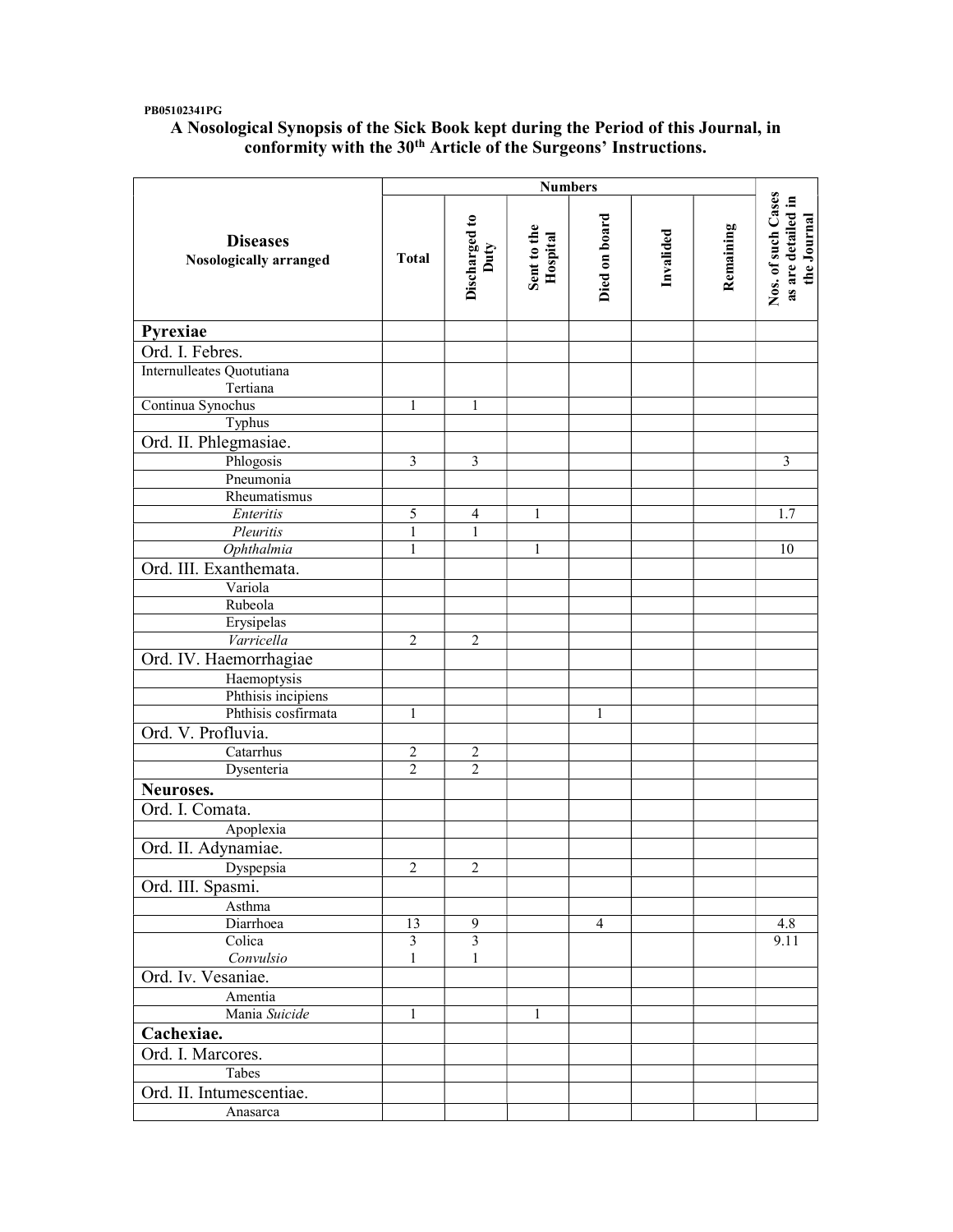| Ascites                                                                                                    |                |                |   |   |  |  |   |
|------------------------------------------------------------------------------------------------------------|----------------|----------------|---|---|--|--|---|
| Hydrothorax                                                                                                |                |                |   |   |  |  |   |
| Ord. III. Impetigines.                                                                                     |                |                |   |   |  |  |   |
| Syphilis                                                                                                   | 1              | 1              |   |   |  |  |   |
| Scrophula                                                                                                  |                |                |   |   |  |  |   |
| Icterus                                                                                                    |                |                |   |   |  |  |   |
| Scorbutus                                                                                                  |                |                |   |   |  |  |   |
| Locales.                                                                                                   |                |                |   |   |  |  |   |
| Ord. I. Dysaethesiae.                                                                                      |                |                |   |   |  |  |   |
| Amaurosis                                                                                                  |                |                |   |   |  |  |   |
| Ord. II. Dysorexiae.                                                                                       |                |                |   |   |  |  |   |
| Ord. III. Dyscinesiae.                                                                                     |                |                |   |   |  |  |   |
| Ord. IV. Apocenoses.                                                                                       |                |                |   |   |  |  |   |
| Gonorrhoea                                                                                                 |                |                |   |   |  |  |   |
| Ord. V. Epischeses                                                                                         |                |                |   |   |  |  |   |
| Ischuria                                                                                                   |                |                |   |   |  |  |   |
| Obstipatio                                                                                                 | $\overline{2}$ | $\overline{2}$ |   |   |  |  |   |
| Dysuria                                                                                                    |                |                |   |   |  |  |   |
| Ord. VI. Tumores.                                                                                          |                |                |   |   |  |  |   |
| Aneurisma                                                                                                  |                |                |   |   |  |  |   |
| Ord. VII. Ectopiae.                                                                                        |                |                |   |   |  |  |   |
| Hernia                                                                                                     |                |                |   |   |  |  |   |
| Prolapsus                                                                                                  |                |                |   |   |  |  |   |
| Luxatio                                                                                                    |                |                |   |   |  |  |   |
| Ord. VIII. Dialyses.                                                                                       |                |                |   |   |  |  |   |
| Vulnus scald                                                                                               | 1              | 1              |   |   |  |  |   |
| Ulcus                                                                                                      | 1              |                | 1 |   |  |  | 6 |
| <b>GENERAL TOTAL</b>                                                                                       | 43             | 34             | 3 | 6 |  |  |   |
| NOTE.—Medical Officers are desired particularly to Notice that the Numbers in each Disease and the general |                |                |   |   |  |  |   |
| Total must not only correspond with the Sick Book, but also with the particulars contained in the several  |                |                |   |   |  |  |   |
| Nosological Returns for the period.                                                                        |                |                |   |   |  |  |   |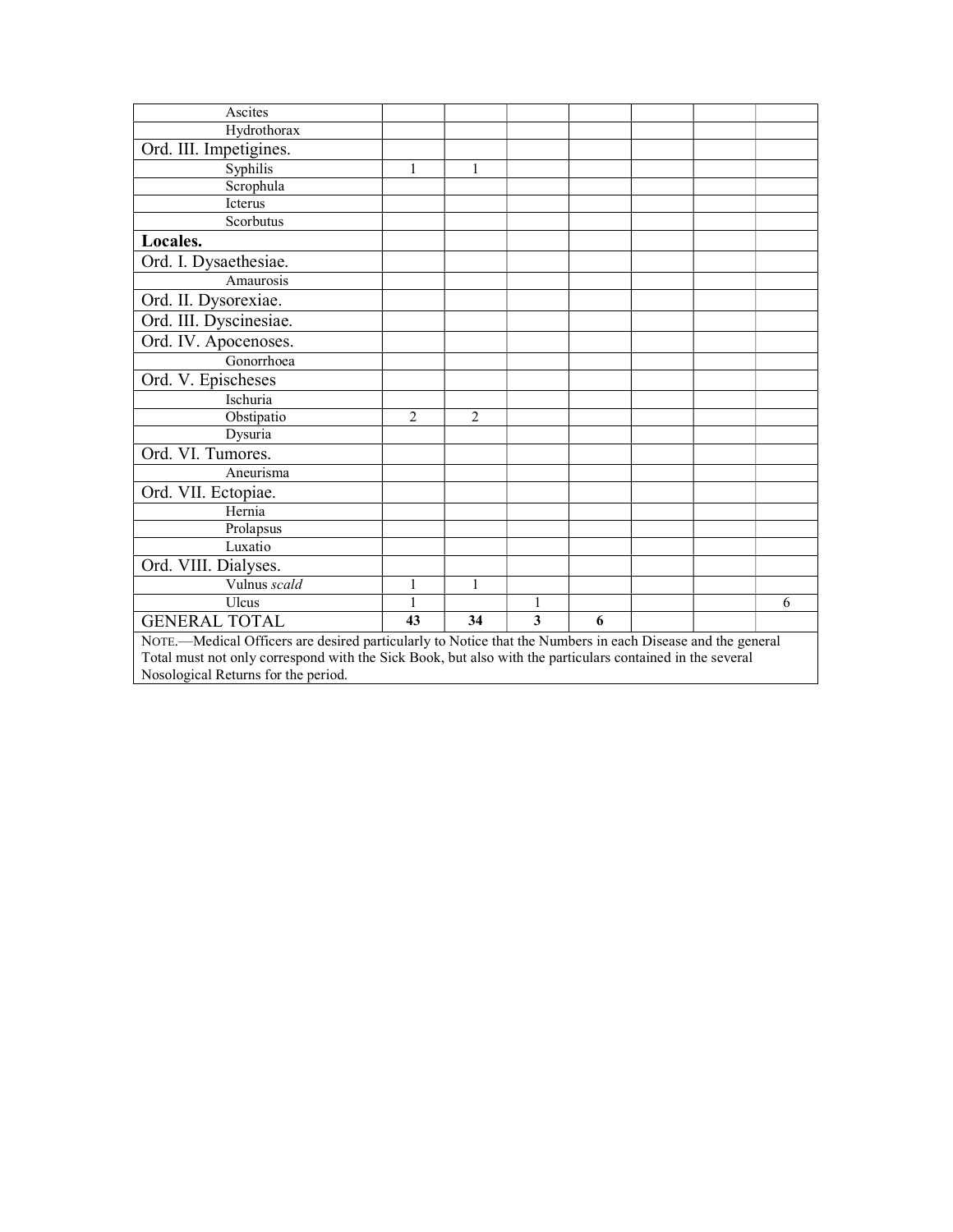#### PB05102342PG

#### GENERAL REMARKS

 The original number of Female convicts was 190 of whom 186 were landed at Hobart Town in healthy  $\&$  clean state, 3 deaths, and one suicide constituting the loss of life. 22 children were embarked - two died towards the end of the voyage, and one was born - 21 were landed. The amount of sickness as shown in the sick book refers to severe cases or those expected to be so, for as to the general sum of out patients a very formidable array may be guessed from the daily number reported at the morning visit.

The ailments of Female Prisoners are often fanciful and removed by prompt treatment rather than violent remedies, their tendency to constipation and the consequent danger of Enteritis demand great attention, especially at the commencement of the voyage or in bad weather.

In my copy of Synopsis and Nosological Returns I have given a general description of the voyage and the course of the diseases most prevalent. The hot weather brought on a great number of cases of Menorrhagia many of them severe, still as it was an exaggeration of natural function whose cause was easily traced and effects relieved or restrained I have not entered among the diseases indeed the women felt so certain of its management by my remedies that an application was made for the medicine to the nurse, who reposted the cases to me as they occurred – at first I used the Acetate of Lead as I had been accustomed to it during the early years of my Professional life, but for general convenience I adopted the employment of Turpentine and Ipecacuanha in small doses frequently repeated and by combining the compound Spirits of Lavender the disagreeable taste seemed to be lost sight of. The numerous cases of diarrhoea occurred towards the end of the voyage after many days and weeks of cold wet and stormy weather in South latitude and the winter season – three terminating fatally were the subjects of broken health, but the majority of the Prisoners assisted my efforts for their comfort by their tractability and compliance with the orders for cleanliness and dryness or if the latter could not be accomplished the never failing assistance of the Chloride of Zinc removed all fear of decks.

Notwithstanding the cold and wet of the last five weeks Catarrh was but little known, for the two cases I have recorded under that heading were trifling and indistinct representations of the disease – now I confess this strikes me with surprise for wet cold feet were the rule and not the exception, even with myself, for I was obliged to be so much on deck that I shared the discomforts of the Prisoners, Chilblains were numerous but having been early attended to with chalk, they never got beyond the first stage.

My attention has been drawn to the quality of some of the general and medical supplies, on account of their quality. I have therefore beg to state that the large Tins of Preserved Beef were often bad and so offensive that disgust was unavoidable and their immediate destruction by throwing overboard absolutely necessary on account of health and comfort, and I find the same state of meat noticed in other ships. The small medical comfort meat always good and useful. The Port wine for Hospital use only good when the bottle bore the waxed stamp on the cork the generality was poor in quality and nosy. The Preserved Potatoes have answered admirably and sustained the good character observed in public and private use in South American Stations.

With regard to the ship most advantageous for Convict Service I should wish to record my preference for teak deck of which the superiority to fir plank is most evident in wet weather and of general cleanliness. I have had occasion to remark the difficulty on the unfitness of the present clumsy hanging stoves for female Convict ships in boisterous & wet weather, a small Joyces Stove could be used under the safeguard of padlock with peculiar advantage and security of the advantages of warmth and dryness for the lower decks of Convict or Emigrant vessels without the present danger from the ignorance or misconduct of the people. The additional cost of such an article would be compensated for by its good qualities. The present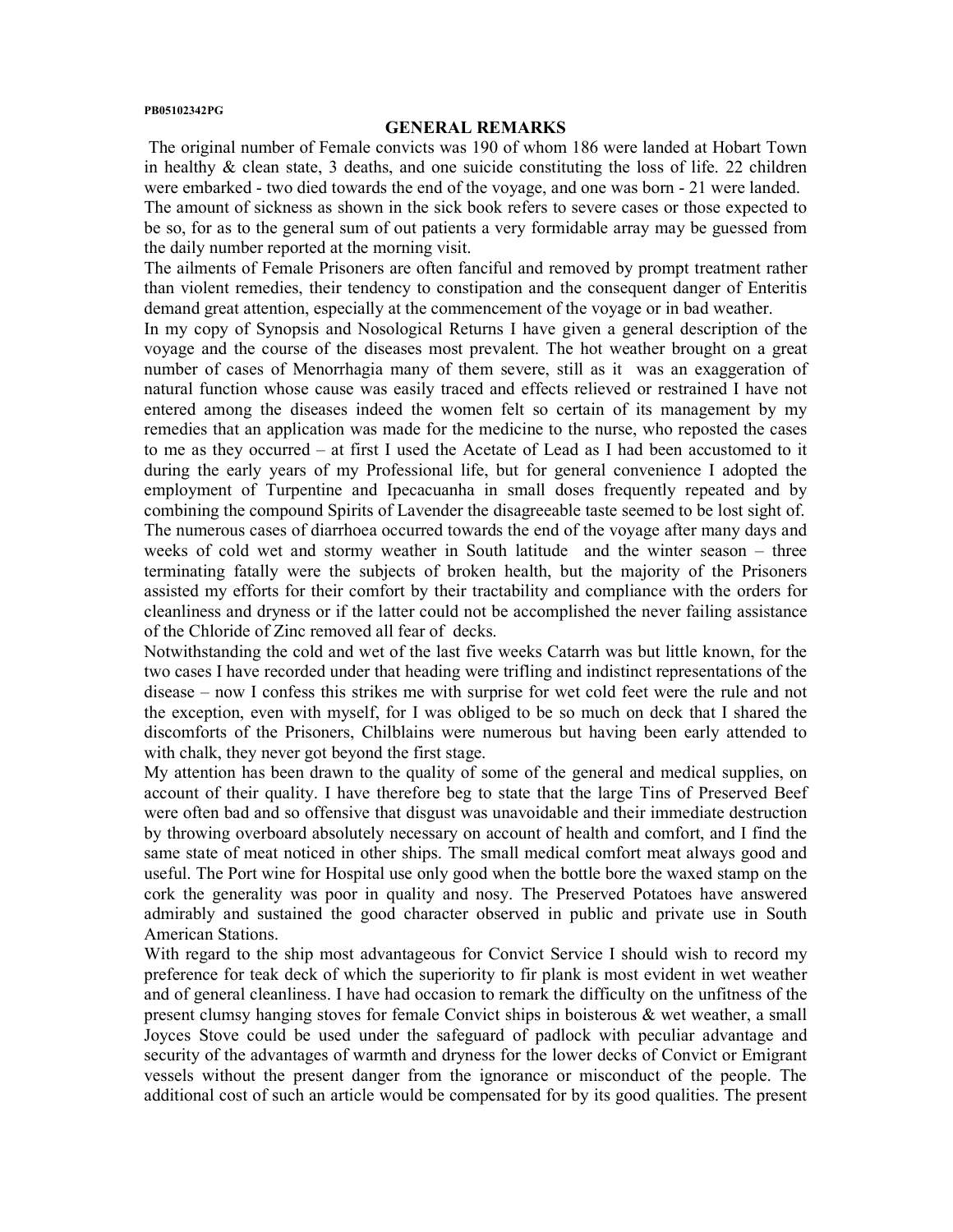deadlights could be much improved by bullseyes or illuminators being fixed in them and saving much inconvenience in Hospital during bad weather.

I have permitted myself these general remarks in addition to the brief medical history of the voyage from the interest I cannot help feeling on the subject of my late employment, and as the approbation I received as to the conduct and appearance of my charges leads me to believe that the general arrangements of the ship were satisfactory. I hope my suggestions of improvement will be pardoned.

> R. Whitemore Clarke Surgeon Superintendent

H.M.S. Barretto Junior off Hobart town August 1850 ]

#### NEWPAPER ACCOUNTS OF A GALE AT SEA

### Launceston Examiner (Tas. 1842-1899) Wednesday 31 July 1850 page 7

The Courier publishes a detailed account, taken from the ship's log, of a terrible hurricane encountered by the Baretto Junior, on the  $10<sup>th</sup>$  and  $11<sup>th</sup>$  instant, in latitude 46.30' S., and longitude 82. 40' E.

### The Courier 31 July 1850 Page 2

#### HURRICANE AT SEA

The Baretto Junior, female convict ship, has experienced, since passing the Cape of Good Hope, a continuation of heavy gales, and on the  $10<sup>th</sup>$  and  $11<sup>th</sup>$  of July, in lat. 46.30' S., and long. 82.40 E., experienced a most severe hurricane. The following is taken from the ship's log:-

-am. the 10<sup>th</sup> commences with moderate winds and cloudy. At 8 light winds, inching to calm. 9 30 the wind light and variable, trimming sails as requisite. 11 - Light variable airs, almost a calm, and snow falling fast; bar. 29.50', ther. 40. Noon- Moderate breezes from the eastward, tacked ship to the north-eastward, snowing heavily. At 1.30 p.m. bar 29.40, wind increasing mid shortened sail to a double-reeled topsail, slowed jib. &c. 3.30 p.m bar. down to 29.20, at this time there was not more wind than all sail could have been carried with, but from the rapid manner that the barometer fell, with a southerly wind, it was considered advisable to stow the foretopsail and mainsail, and reef the foresail. At 5.30 light airs, almost calm, but the barometer still falling rapidly, took in all sail but the maintop sail, trysail, and foretopmast staysail; secured misenboom and gaff upon the deck. At 7 strong winds coming in squalls, sent hands aloft to stow the reefed foresail, but before it was made properly fast the gale burst upon them with tremendous fury, and the hands were called off the yard for fear it would be carried away and take the men with it. At 7 30 blowing a tremendous gale, and (the barometer falling very fast) finding that the ship's masts must inevitably go if exposed to the whole fury of the blasts, kept the ship away before the wind to the E.N.E. the wind having veered to the S.S.W. At 9, blowing a complete hurricane, kept the ship right before the wind, as nearly as possible, and at the same time tried to square the main yard; also finding that the main trysail prevented the ship from steering, attempted to take it in, but could not accomplish it, and it was blown entirely away. At 10 p.m., blowing a very heavy hurricane, the night so exceedingly dark that it was impossible to distinguish anything two yards away; snow and hail falling heavily, and freezing hard. At this time the situation of the ship was one of great danger, in consequence of the difficulty of steering; the sea was very confused and high,